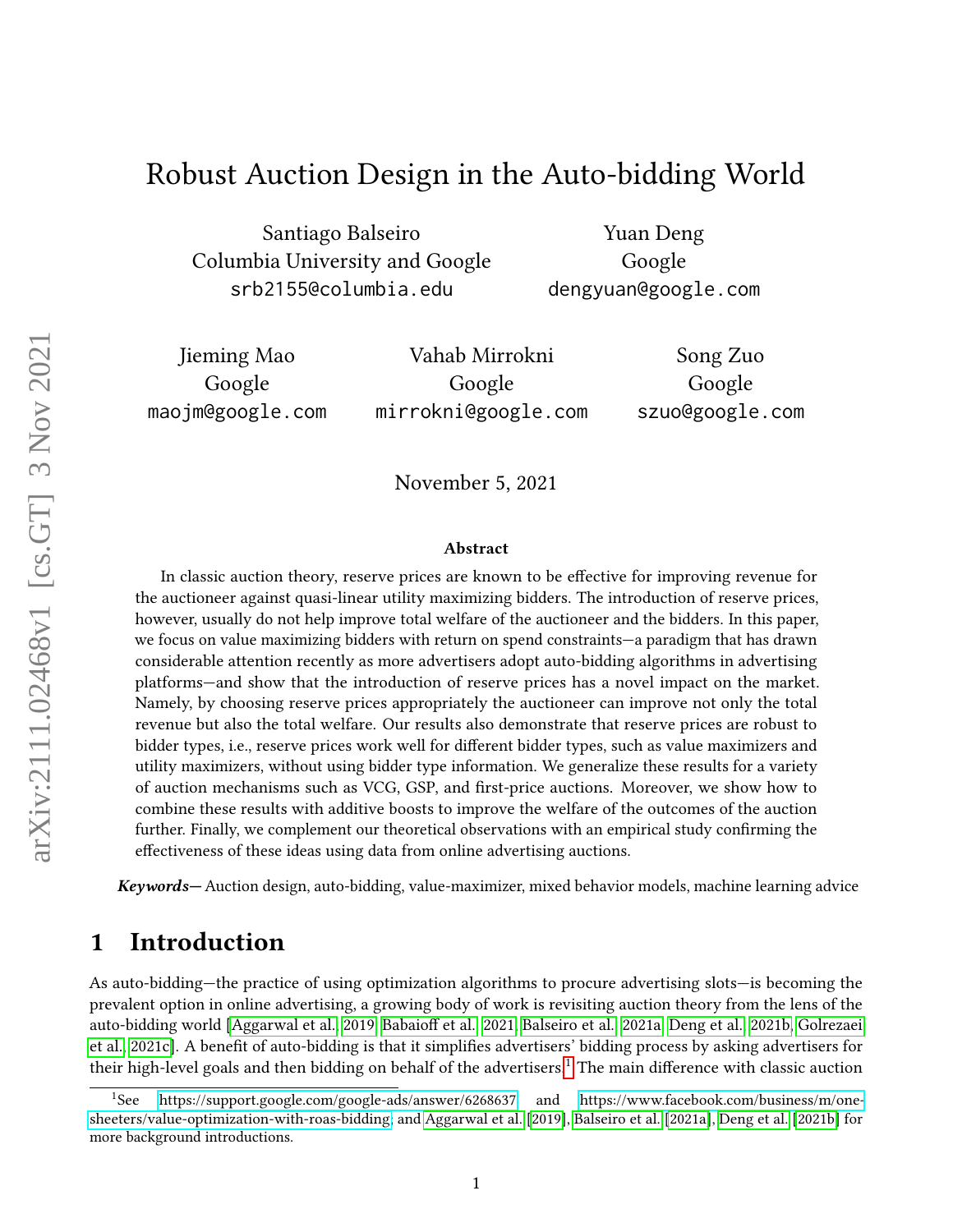theory stems from the model adopted for agent behavior. Unlike the classic utility maximization model, where each agent aims to maximize its own quasi-linear utility given by the difference between value and payment, the behavior of an auto-bidding agent is determined by its underlying optimization algorithm. In particular, the prevalent adopted model for the behavior of auto-bidding agents is that of value maximization, where each agent aims to maximize total values subject to an ROS (return on spend) constraint on the average spend per opportunity. For example, two common auto-bidding strategies are target CPA (cost per acquisition) and target ROAS (return on ad spend) auto-bidding, in which an algorithm optimizes the total *value* (e.g., the number of conversions) subject to an ROS constraint specified by the advertiser (e.g., the average spend for each conversion should not exceed a pre-specified target).

One surprising observation when agents are value maximizers is that the Vickrey-Clarke-Groves (VCG) auction, which is truthful and efficient for utility maximizers, is no longer truthful nor efficient. Value maximizers have incentives to strategize their bids and, moreover, there exist auction instances where the social welfare at equilibria under the VCG auction is only 1/2 of the optimal social welfare [\[Aggarwal et al., 2019,](#page-10-0) [Deng et al.,](#page-11-0) [2021b\]](#page-11-0). This is because the ratio between bids and values can be very different for each value-maximizing agent, and an agent with a low value may end up outbidding other bidders with high values in some auctions, creating allocation inefficiency. While there have been recent work addressing this problem, most previous studies have several shortcomings, e.g., they reduce such efficiency loss by introducing boosts that explicitly or implicitly rely on the accurate knowledge of the advertiser values [\[Deng et al., 2021b\]](#page-11-0), or they aim to optimize for either value-maximizing buyers or utility maximizing buyers (and not a mixture of auto-bidders) [\[Balseiro et al., 2021a\]](#page-10-2), or they aim to optimize only welfare and not revenue [\[Deng et al., 2021b\]](#page-11-0).

In this paper, we aim to address the above shortcomings and propose simple auctions taking inaccurate value signals as additional inputs and we prove that the auctions have robust approximation guarantees in terms of both social welfare and revenue. Such inaccurate value signals could be the outcomes of some machine learning models that have bounded multiplicative errors on advertiser values.<sup>[2](#page-1-0)</sup> Our key theoretical result is a generic lemma that transfers the accuracy of the value signals into approximation guarantees on both welfare and revenue for various auctions. Moreover, our main theorems not only work in the pure auto-bidding world, but also in mixed environments in which both value maximizers and utility maximizers coexist. Furthermore, the approximation guarantees apply to a very general set of market outcomes, i.e., they hold as long as no bidder is using a bidding profile that is always dominated under any competing bids. Such a broad solution concept includes classical notions such as complete-information Nash equilibrium as refinements and, as we discuss in our empirical results, additionally provides guarantees that hold along the convergence path when agents individually optimize their strategies using simple update rules.

Our auctions are based on VCG or generalized second-price auctions (GSP) and use the inaccurate signals as reserve prices and/or as (additive) boosts. Reserve prices are minimum prices the agents should clear to win the auction. Boosts are additive transformations on top of bids, i.e., agents are ranked based on the sum of their bids and boosts. Moreover, boosts are subtracted from standard payments to maintain incentive compatibility for utility maximizers. Intuitively, adding properly chosen boosts can push the auction to a more efficient outcome [\[Deng](#page-11-0)] [et al., 2021b\]](#page-11-0). On the other hand, in contrast to the classic utility maximization setup in which reserve prices usually do not help improve social welfare, modest reserve prices in fact may improve social welfare when there are value-maximizing agents in the market. The key difference is that in truthful auctions like the VCG auction, utility-maximizers never react to reserve prices, but value-maximizers do react to reserve prices to satisfy their ROS constraints. It turns out that, with properly chosen reserve prices, one can eliminate bad bidding strategies by reducing the set of bidding strategies that could be best responses to other bidders' strategies. As a result, the remaining *good* bidding strategies lead to an outcome with better social welfare guarantees.

<span id="page-1-0"></span> $2$ The learning task of the signals can be a complex problem given the potential interaction with advertiser incentives. In this paper, we are agnostic about how the signals are learned and hence the learning problem is out of the scope. Nevertheless, the line of work on incentive-aware learning [\[Epasto et al., 2018,](#page-11-1) [Golrezaei et al., 2021a\]](#page-12-1) could be relevant to avoid or mitigate inappropriate incentives.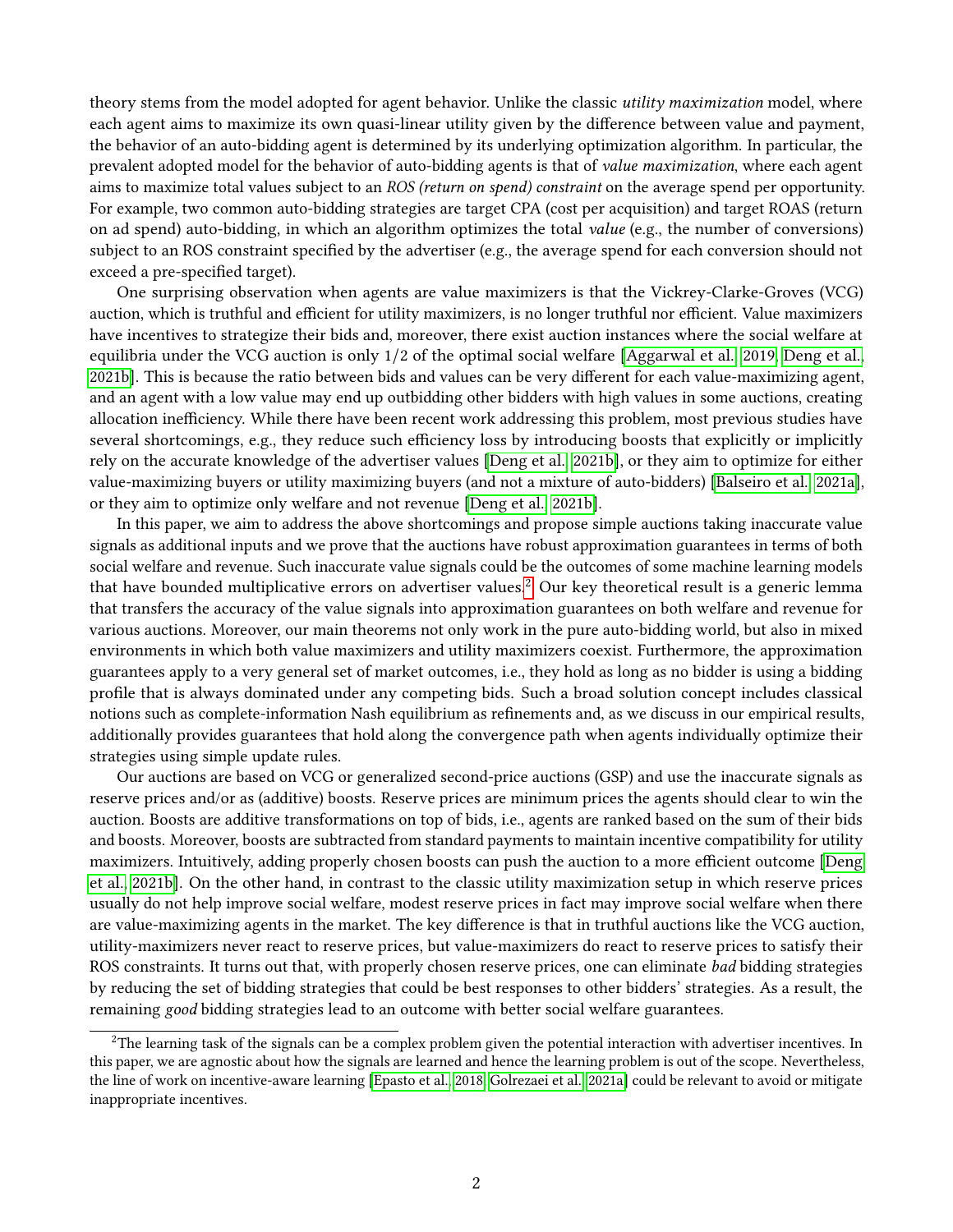<span id="page-2-0"></span>Table 1: Social welfare and revenue approximation guarantees for different auctions with  $\gamma$ approximate value signals ( $\gamma \in [0, 1]$ ). For boosts we need: signal  $\in [\gamma \cdot \nu \cdot \text{value}, \nu \cdot \text{value}]$  with  $v \geq 1$ ; for reserves we need: signal  $\in [y \cdot value]$ , value).

| Auction                    | Behavior model <sup>1</sup> | Social welfare <sup>2</sup> Revenue |   | <b>Theorem</b> |
|----------------------------|-----------------------------|-------------------------------------|---|----------------|
| VCG with reserve           | $\lambda \in [0,1]$         | $1/(2 - y)$                         |   | Corollary 4.2  |
| VCG with boost             | $\lambda \in [0,1]$         | $1/(2 - y)$                         |   | Corollary 4.3  |
| VCG with reserve and boost | $\lambda \in [0,1]$         | $(1 + y)/2$                         | ν | Corollary 4.4  |
| GSP with reserve           | $\lambda \in [0,1]$         |                                     | ν | Corollary 4.8  |
| GSP with reserve and boost | $\lambda = 0$               | $(1 + y)/2$                         | v | Corollary 4.6  |

 $1 \lambda = 0$ : value maximization;  $\lambda = 1$ : utility maximization;  $\lambda \in (0, 1)$ : intermediate models (see Pro- $gram(1)$  $gram(1)$ ).

<sup>2</sup> For  $0 < y < 1$ ,  $(1 + y)/2 > 1/(2 - y) > y$ .

### 1.1 Our results

We propose a set of simple auctions and prove approximation guarantees both in terms of social welfare and revenue. In particular, these approximation guarantees for the proposed auctions are all tight except for the social welfare approximation for GSP with reserve (Appendix [E\)](#page-19-0). The conclusions are *robust* against: i) signal inaccuracy, ii) agent behavior models (value/utility maximization or intermediate), iii) system status beyond equilibrium. The following Table [1](#page-2-0) summarizes most of our approximation results, where  $\gamma \in [0, 1]$  describes the approximation accuracy of the signals and  $\lambda \in [0, 1]$  indicates a hybrid behavior model between pure value maximization and pure utility maximization (e.g.,  $\lambda = 0$  for pure value maximization and  $\lambda = 1$  for pure utility maximization). All formal definitions will be given later in Section [2.](#page-3-0)

Observe that in a world with value maximizers only (i.e.,  $\lambda = 0$ ), if all the value maximizers can hit their targets (see Program [\(1\)](#page-4-0)), the revenue equals to the social welfare. In such an environment, our social welfare guarantees can directly imply the same revenue guarantees under the condition that value maximizers all hit their targets.

We provide a general framework for proving approximation results in the presence of value maximizers through a novel technical lemma (Lemma [3.1\)](#page-5-0). In fact, our approximation results are mostly derived from this lemma. Finally, we conduct empirical analyses with semi-synthetic data and validate our theoretical findings for the performance of our mechanisms in VCG auctions.

#### 1.2 Related Work

As a central topic in economic study, since the seminal work of Vickrey–Clarke–Groves (VCG) auctions [\[Clarke,](#page-11-2) [1971,](#page-11-2) [Groves, 1973,](#page-12-2) [Vickrey, 1961\]](#page-12-3) and Myerson's auction [\[Myerson, 1981\]](#page-12-4), auction design has been successfully deployed in many different fields. Examples includes combinatorial auctions for reallocating radio frequencies [\[Cramton et al., 2006\]](#page-11-3) and generalized second-price auctions as well as dynamic auctions for online advertising [\[Aggarwal et al., 2006,](#page-10-3) [Edelman et al., 2007,](#page-11-4) [Mirrokni et al., 2020,](#page-12-5) [Varian, 2007\]](#page-12-6).

In contrast to works assuming utility-maximizing agents, a growing body of work has recently focused on auto-bidders such as target CPA bidders and target ROAS bidders. [Aggarwal et al.](#page-10-0) [\[2019\]](#page-10-0) find the optimal bidding strategies for a general class of auto-bidding objectives and prove the existence of pure-strategy equilibrium. [Deng et al.](#page-11-0) [\[2021b\]](#page-11-0) show how boosts can be used to improve the efficiency guarantees when target CPA and target ROAS auto-bidders coexist. [Balseiro et al.](#page-10-2) [\[2021a\]](#page-10-2) characterize the revenue-optimal single-stage auctions with either value-maximizers or utility-maximizers with ROS constraints under various information structure. [Golrezaei et al.](#page-12-0) [\[2021c\]](#page-12-0) study the auction design for utility-maximizers with ROI constraints, where the behavior model is equivalent to the special case of ours with  $\lambda = 1/(1 + \text{minimal ROI})$ . Besides the model of constrained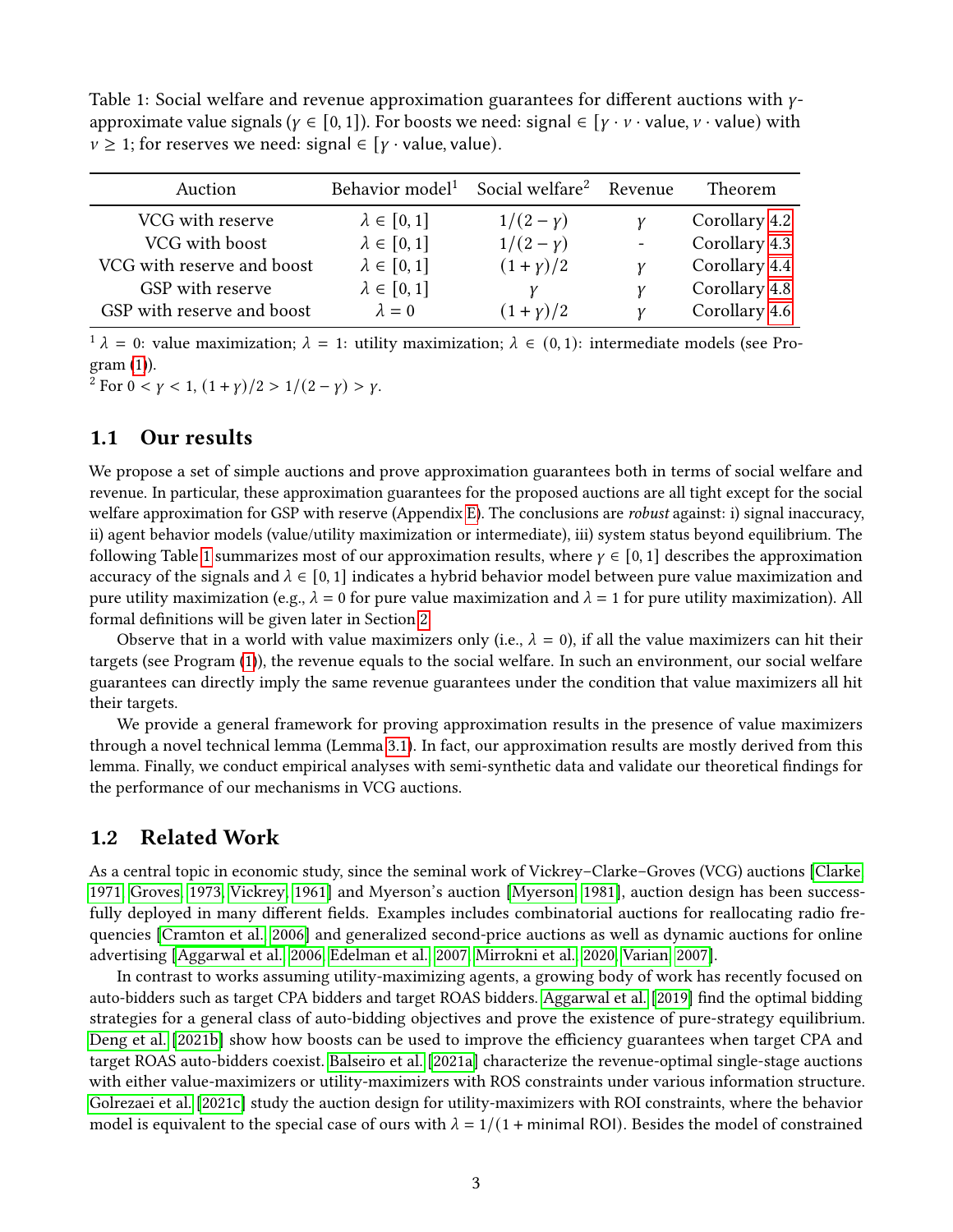optimization, there is another generalization of the utility models with ROI constraints adopted by Babaioff et al. [\[2021\]](#page-10-1), [Goel et al.](#page-11-5) [\[2014,](#page-11-5) [2019\]](#page-12-7). In particular, the negative payment term in the utility function is replaced by a general cost, which is often a convex function of the payment.

Independent of the above, the term of value-maximizer has been used in some other works but with quite different mathematical models [Fadaei and Bichler](#page-11-6) [\[2016\]](#page-11-6), [Wilkens et al.](#page-12-8) [\[2016,](#page-12-8) [2017\]](#page-12-9). The main distinction is that in these models, the target ROS constraints are imposed on a single auction rather than across a set of auctions, hence the bidders become insensitive to the marginal tradeoff between values and payments, leading to different behavior patterns.

Prior to these, the simplest auto-bidding model is budget optimization with utility-maximizers [\[Borgs et al.,](#page-11-7) [2007\]](#page-11-7). [Pai and Vohra](#page-12-10) [\[2014\]](#page-12-10) characterize the revenue-optimal auction of utility-maximizing bidders with budget constraints. For applications in online advertising, [Balseiro and Gur](#page-11-8) [\[2019\]](#page-11-8) develop budget management strategies that are no-regret in a long run, which is extended in more complex settings [\[Avadhanula et al., 2021,](#page-10-4) [Balseiro](#page-10-5) [et al., 2020b,](#page-10-5) [2021b,](#page-11-9) [Celli et al., 2021\]](#page-11-10). [Balseiro et al.](#page-10-6) [\[2017,](#page-10-6) [2020a\]](#page-10-7) provide a thorough study to compare different commonly used budget management strategies in practice. [Conitzer et al.](#page-11-11) [\[2017,](#page-11-11) [2018\]](#page-11-12) study pacing algorithms for budget constraints in both first price auctions and second price auctions.

The techniques of reserve prices and additive boosts have been widely studied in the literature [\[Amin et al.,](#page-10-8) [2013,](#page-10-8) [Deng et al., 2021a,](#page-11-13) [Golrezaei et al., 2021b,](#page-12-11) [Lavi et al., 2003,](#page-12-12) [Paes Leme et al., 2016,](#page-12-13) [Sandholm and Likhodedov,](#page-12-14) [2015\]](#page-12-14). Among these works, [Deng et al.](#page-11-0) [\[2021b\]](#page-11-0) improve the welfare approximation ratio to  $(c + 1)/(c + 2)$  using boosted auctions with accurate signals about bidders' values in the environment with value maximizers only. Our results are more robust and more general from several aspects: We allow inaccurate signals that approximate bidders' values; Our results hold for a mixture of behavior models in auctions with reserves and/or boosts; We provide guarantees on revenue performance in addition to welfare performance.

Some of our results rely on the assumption that the auto-bidders adopt uniform bidding strategies when the underlying auction is not incentive-compatible for utility-maximizing bidders. In practice, it is usually hard for bidders to adopt and optimize non-uniform bidding strategies, and moreover, uniform bidding has been shown to perform well against optimal non-uniform bidding strategies in ad auctions [\[Balseiro and Gur, 2019,](#page-11-8) [Bateni et al.,](#page-11-14) [2014,](#page-11-14) [Deng et al., 2020,](#page-11-15) [Feldman and Muthukrishnan, 2008,](#page-11-16) [Feldman et al., 2007\]](#page-11-17).

# <span id="page-3-0"></span>2 Preliminaries

**Position Auctions.** We consider a setting with  $n$  bidders bidding simultaneously in  $m$  position auctions [\[Lahaie](#page-12-15) [et al., 2007,](#page-12-15) [Varian, 2007\]](#page-12-6). In each position auction *j*, we have  $s_i$  slots which can be allocated to  $s_i$  different bidders. For each bidder  $i \in [n]$ , we use  $v_{i,j}$  to denote the base value of auction *j* for bidder *i*, and the value of the *k*-th slot in auction j is  $v_{i,j}$  · pos<sub>ik</sub>. Here pos<sub>ik</sub>  $\in \mathbb{R}^+$  is the position normalizer of the k-th slot in auction j which does not depend on *i*. Without loss of generality, we assume pos<sub>*ik*</sub> is decreasing in *k*. For notation convenience, we set  ${\rm pos}_{j,s_j+1}=0$  for the non-existing slot. We use  $I=(n,m,\{s\}_j,\{v\}_{i,j},\{{\rm pos}\}_{j,k})$  to denote a problem instance and  $_{-i}$ to denote the bidders other than bidder  $i$ . The optimal welfare of the problem instance is defined as

Wel(OPT) = 
$$
\sum_{j=1}^{m} \sum_{k=1}^{s_j}
$$
 pos<sub>j,k</sub> · *k*-th highest value of  $(v_{1,j}, ..., v_{n,j})$ .

We use  $b, p, x$  to denote bidders' bids, payments and allocations. More particularly,  $b_{i,j}$  is bidder *i*'s bid in auction *j.*  $x_{i,j,k}$  is 1 if bidder *i* gets the *k*-th slot of auction *j* and 0 otherwise.  $p_{i,j}$  is the price paid by the bidder *i* in auction *j*. The welfare and revenue of an allocation x and payments  $p$  are defined as

$$
\text{Wel}(x, p) = \sum_{i=1}^{n} \sum_{j=1}^{m} \sum_{k=1}^{s_j} x_{i,j,k} \cdot v_{i,j} \cdot \text{pos}_{j,k}, \quad \text{and} \quad \text{Rev}(x, p) = \sum_{i=1}^{n} \sum_{j=1}^{m} p_{i,j}.
$$

For notation convenience, we will use  $\text{Wel}_i(x, p) = \sum_{j=1}^m \sum_{k=1}^{s_j} x_{i,j,k} \cdot v_{i,j} \cdot \text{pos}_{j,k}$  and  $\text{Rev}_i(x, p) = \sum_{j=1}^m p_{i,j}$  to represent each bidder's contribution to welfare and revenue.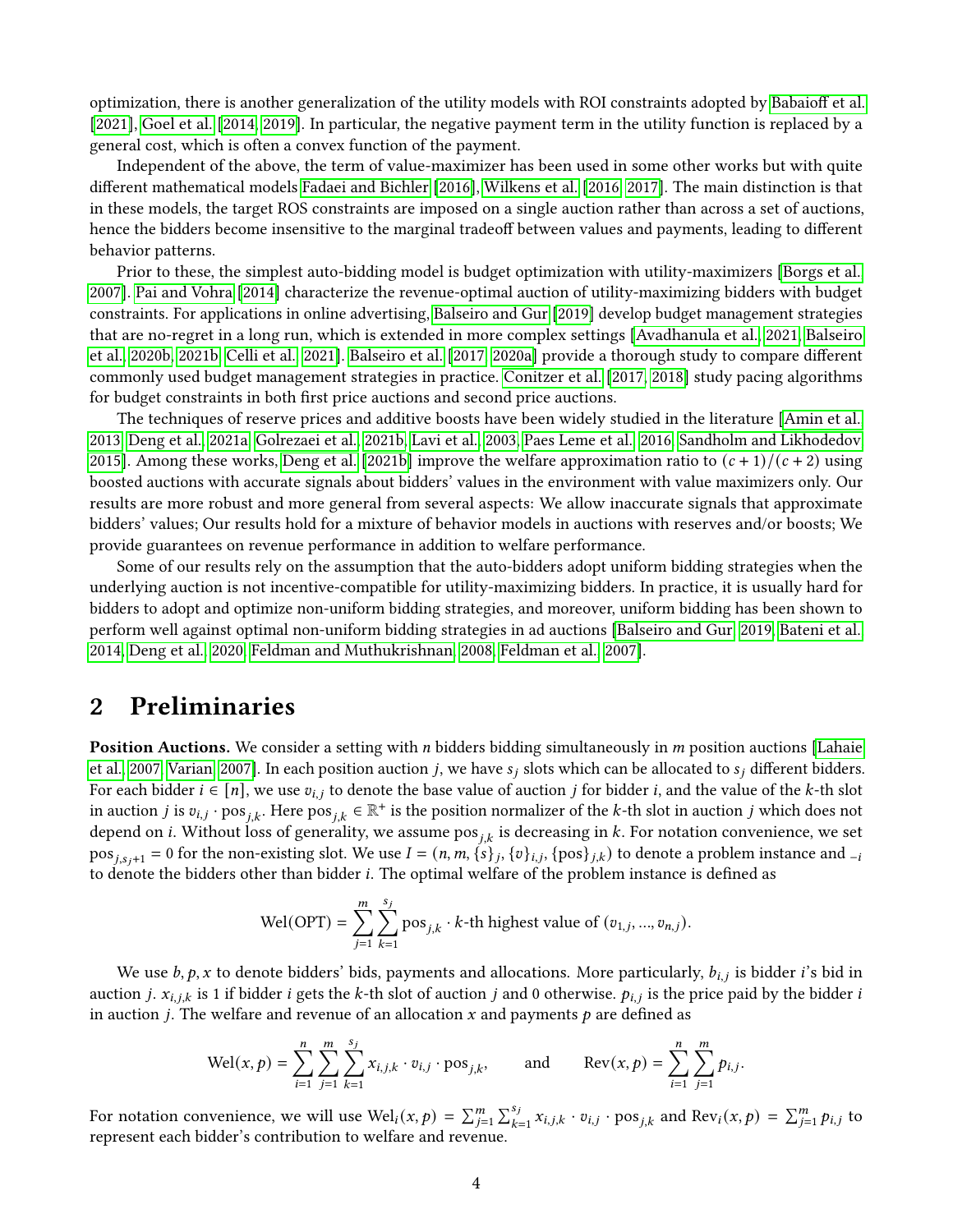In this paper, we mainly focus on three auction formats used in position auctions: the Vickrey–Clarke–Groves auction (VCG), the generalized second-price auction (GSP), and the first-price auction (FPA). Their allocation rules are the same: rank bidders by their bids (tie-breaking by bidder indices) and allocate the  $k$ -th slot to the bidder with the k-th highest bid. In the VCG auction each agent pays the externality it imposes on the other the agents, in the GSP auction each agent who is allocated pays the bid of the next highest bidder, and in the FPA each agent who is allocated pays their bid. For notation convenience, we denote by  $b_{k,i}$  the k-th highest bid for  $k \in [s_i]$  in auction *j*. Assuming bidder *i* wins slot *k* in auction *j*, its payment  $p_{i,j}$  in the three auction formats are: (1) VCG:  $p_{i,j} = \sum_{\kappa=k+1}^{s_j} \hat{b}_{\kappa,j} \cdot (pos_{j,\kappa-1} - pos_{j,\kappa})$ , (2) GSP:  $p_{i,j} = \hat{b}_{k+1,j} \cdot pos_{j,k}$ , and (3) FPA:  $p_{i,j} = b_{i,j} \cdot pos_{j,k}$ . It is not hard to see that, with the same bids, the payments from these three auctions is ranked in an increasing order as VCG, GSP, FPA.

Reserve Prices and Boosts. We further consider three auction formats with reserve prices and boosts. We denote by  $r_{i,j}$  the reserve price and by  $z_{i,j}$  the boost for bidder *i* in auction *j*. When we have boosts, bidders are ranked by their score  $b_{i,j} + z_{i,j}$  and we use  $\hat{b}_{k,j}$  to denote the k-th highest score for  $k \in [s_j]$  in auction j. For ease of presentation, we consider lazy reserves such that the slot is not allocated to a bidder if her bid without boosts does not clear her reserve, i.e.,  $b_{i,j} < r_{i,j}$ ; our results continue to hold for eager reserves [\[Paes Leme et al., 2016\]](#page-12-13). With reserve prices and boosts, the prices of VCG, GSP and FPA when bidder  $i$  gets slot  $k$  in auction  $j$  become:

- VCG:  $p_{i,j} = \sum_{\kappa=k+1}^{s_j} \max(\hat{b}_{\kappa,j} z_{i,j}, r_{i,j}) \cdot (\text{pos}_{j,\kappa-1} \text{pos}_{j,\kappa});$
- GSP:  $p_{i,j} = \max(\hat{b}_{k+1,j} z_{i,j}, r_{i,j}) \cdot \cos_{j,k};$
- FPA:  $p_{i,j} = (\hat{b}_{i,j} z_{i,j}) \cdot \text{pos}_{i,k}$ .

It is worth highlighting that boosts and reserves are fairly different components in auctions. Reserves filter out the candidates whose bids are lower than their reserves and then the remaining candidates are ranked according to their original bids. In contrast, boosts are added to the candidates' ranking scores, and therefore, the candidates are ranked according to their original bids plus their boosts.

Inaccurate signals. Our auctions take inaccurate value signals as input and use them as reserve prices and/or boosts. In particular, for  $\gamma \in [0, 1]$ :

- When the signals are used as boosts, we allow multiplicative errors in both directions and we say boosts are  $\gamma$ -approx, if for any  $i \in [n], j \in [m], z_{i,j} \in [\mu \cdot v_{i,j}, \nu \cdot v_{i,j})$ , and  $\mu = \gamma \cdot \nu$ ;
- When the signals are used as reserve prices, we allow multiplicative underestimation errors and say reserve prices are  $\gamma$ -approx, if for any  $i \in [n]$ ,  $j \in [m]$ ,  $r_{i,j} \in [\gamma \cdot v_{i,j}, v_{i,j})$ .

Note that we require a one-direction error for reserve signals. One can always convert signals with bounded errors in both directions into signals with only underestimation errors by scaling them down once multiplicative overestimation errors have a finite upper bound.

Bidders. We focus on two types of bidders: utility maximizers and value maximizers. A utility maximizer bidder *i* maximizes Wel<sub>i</sub> $(x, p)$  – Rev<sub>i</sub> $(x, p)$ . In contrast, a value maximizer maximizes Wel<sub>i</sub> $(x, p)$  subject to a return on spend constraint  $Wel_i(x, p) \geq Rev_i(x, p)$ . Here, it is without loss of generality to assume the target ratio between return  $Wel_i(x, p)$  and spend  $Rev_i(x, p)$  is 1.

These two types of bidders can be summarized by bidders optimizing the following program

<span id="page-4-0"></span>
$$
\max \qquad \text{Wel}_i(x, p) - \lambda_i \cdot \text{Rev}_i(x, p) \tag{1}
$$
\n
$$
\text{s.t.} \qquad \text{Wel}_i(x, p) \ge \text{Rev}_i(x, p). \tag{2}
$$

Here  $\lambda_i = 0$  corresponds to a value maximizer and  $\lambda_i = 1$  corresponds to a utility maximizer. Our results apply for bidders with  $\lambda_i \in [0, 1]$ . We allow  $\lambda_i$  to be different for each bidder and they are unknown to the auctioneer. Here, utility maximizers can be modeled with  $\lambda = 1$  because all the auctions we consider are individual rational. As a result, the optimal solution of the objective in [\(1\)](#page-4-0) is always non-negative, and therefore, the constraint would be irrelevant for utility maximizers.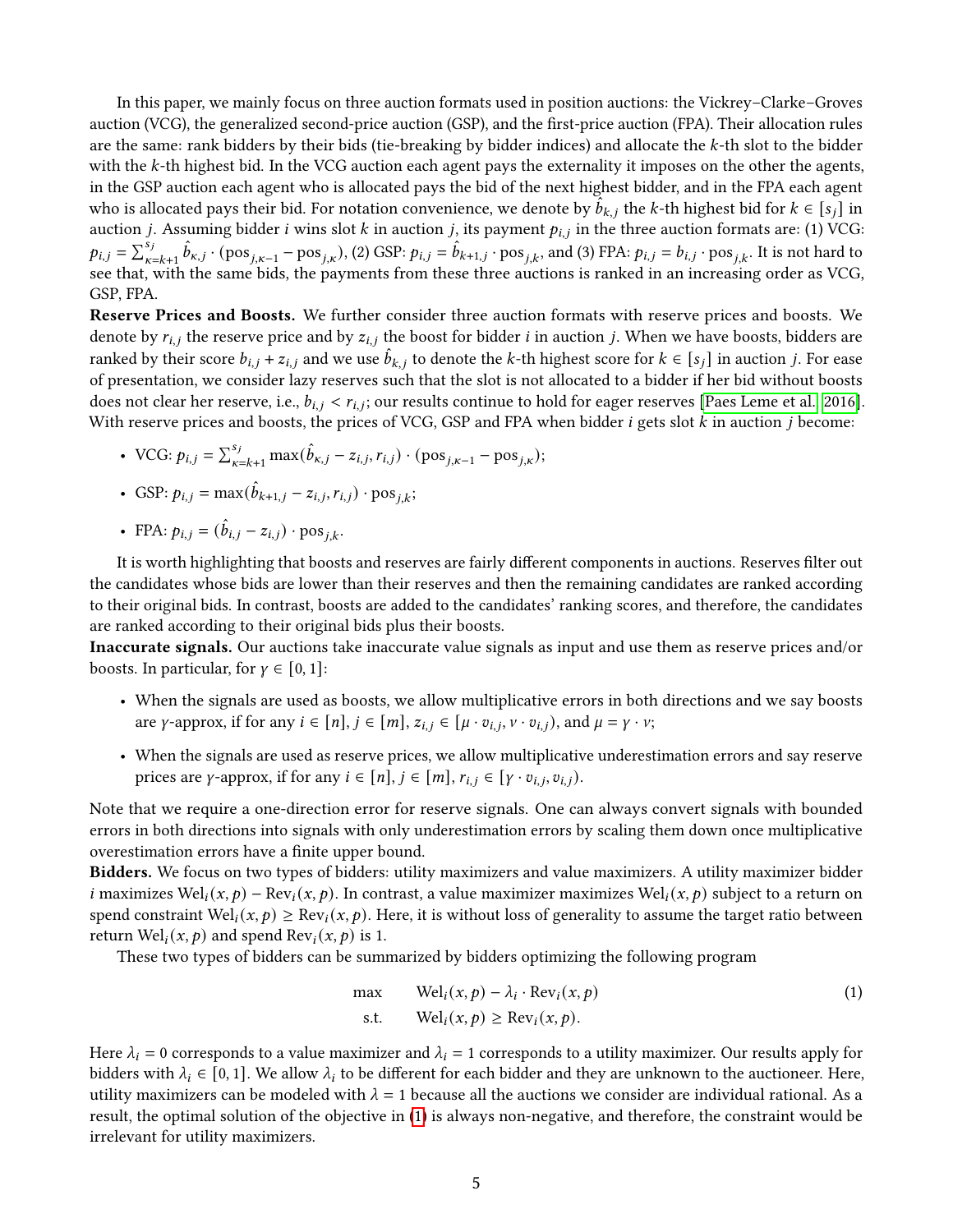Solution Concept. We consider a solution concept called *undominated bids* which includes the support of Nash equilibrium bids as a subset. Because our results apply to the larger set of undominated bids, they readily hold for refinements such as Nash equilibria, in which our results give price of anarchy bounds [\[Papadimitriou, 2001\]](#page-12-16). Following the standard definition of (weak) dominance, for a problem instance  $I$  and an auction format, we say a bid vector  $b_i = (b_{i,1},...,b_{i,m})$  is (weakly) dominated by another bid vector  $b'_i = (b'_{i,1},...,b'_{i,m})$ , if the following two requirements are satisfied:

Let x, p be the allocation and prices induced by  $b_i$ ,  $b'_{-i}$ , and x', p' be the allocation and prices induced by  $b'_i$ ,  $b'_{-i}$ . Then for any other bidders' bids  $b'_{-i}$ ,  $b'_i$  is at least as good as  $b_i$ , i.e.,

- both violate constraints:  $Wel_i(x, p) < Rev_i(x, p)$  and  $Wel_i(x', p') < Rev_i(x', p')$
- $b_i$  violates constraints while  $b'_i$  does not:  $\text{Wel}_i(x, p) < \text{Rev}_i(x, p)$  and  $\text{Wel}_i(x', p') \ge \text{Rev}_i(x', p')$
- or neither violates constraints, and  $b'_i$  yields no worse objective: Wel<sub>i</sub> $(x, p) \geq \text{Rev}_i(x, p)$  and Wel<sub>i</sub> $(x', p') \geq$  $\text{Rev}_i(x', p')$  and  $\text{Wel}_i(x', p') - \lambda_i \cdot \text{Rev}_i(x', p') \geq \text{Wel}_i(x, p) - \lambda_i \cdot \text{Rev}_i(x, p)$

There exits  $b'_{-i}$  such that  $b'_i$  is strictly better than  $b_i$ , i.e.,

- $b_i$  violates constraints while  $b'_i$  does not:  $\text{Wel}_i(x, p) < \text{Rev}_i(x, p)$  and  $\text{Wel}_i(x', p') \ge \text{Rev}_i(x', p')$
- or neither violates constraints, and  $b'_i$  yields strictly better objective: Wel<sub>i</sub> $(x, p) \geq \text{Rev}_i(x, p)$  and Wel<sub>i</sub> $(x', p') \geq$  $\text{Rev}_i(x', p')$  and  $\text{Wel}_i(x', p') - \lambda_i \cdot \text{Rev}_i(x', p') > \text{Wel}_i(x, p) - \lambda_i \cdot \text{Rev}_i(x, p)$

We omit the word "weak" for convenience for the rest of the paper. We say  $b_i$  is undominated if there is no  $b'_i$ dominates  $b_i$ . Denote the set of all bidders' bids  $b=(b_1,...,b_n)$  by  $\Theta$  in which each  $b_i$  is undominated for  $i\in [n]$ and each bidder is paying at most its welfare.

As uniform bidding is widely adopted in automated bidding strategies, we also consider a solution concept related to it. We say  $b_i$  is a uniform bidding for bidder *i*, if  $b_{i,j} = v_{i,j} \cdot \delta_i$  for all  $j \in [m]$ . We use  $\Theta_u$  to denote the set of all bidders' bids  $b = (b_1, ..., b_n)$  such that each  $b_i$  is a uniform bidding and is not dominated by any other uniform bidding and each bidder is paying at most its welfare.

### <span id="page-5-1"></span>3 Main Technical Lemma

We first show a lemma which will be used as the major technical building block for our results. This lemma provides a general framework for proving approximation results on revenue and welfare. Informally, this lemma says that once we can guarantee lower bounds on bidders' bids and apply reserve prices and/or boosts, these immediately lead to lower bound guarantees on revenue and welfare in terms of the optimal welfare. Notice that this lemma continues to hold when we apply reserve prices only (i.e.,  $\mu = \nu = 0$ ) or boosts only (i.e.,  $\beta = 0$ ). For a better understanding of the lemma statement, conditions number 1, 2 and 5 hold by the definition of the model and conditions number 3 and 4 will be proved hold when using this lemma.

<span id="page-5-0"></span>**Lemma 3.1.** Consider running m position auctions with allocation and pricing rule A. Assuming A together with bidders' bids b satisfy the following conditions for parameters  $\alpha$ ,  $\beta$ ,  $\mu$ ,  $\nu \geq 0$ :

- For each bidder i and each auction j, the reserve satisfies  $r_{i,j} \ge \beta \cdot v_{i,j}$  and the boost satisfies  $\mu \cdot v_{i,j} \le z_{i,j} < \nu \cdot v_{i,j}$ .
- In each position auction, bidders are ranked by their scores  $b_{i,j} + z_{i,j}$  and the k-th highest score wins the k-th slot if  $b_{i,j} \geq r_{i,j}$ .
- If bidder i's value  $v_{i,j}$  ranks in top-s<sub>j</sub> in auction j, bidder i bids at least  $\alpha$  times its base value, i.e.  $b_{i,j} \ge \alpha \cdot v_{i,j}$ .
- If bidder i wins slot k in auction j, bidder i pays at least the VCG price, i.e.  $p_{i,j} \ge \sum_{\kappa=k+1}^{s_j} (pos_{j,\kappa-1} pos_{j,\kappa})$ .  $\max(\hat{b}_{\kappa,j} - z_{i,j}, r_{i,j}).$
- For each bidder, her total payment is at most her total value.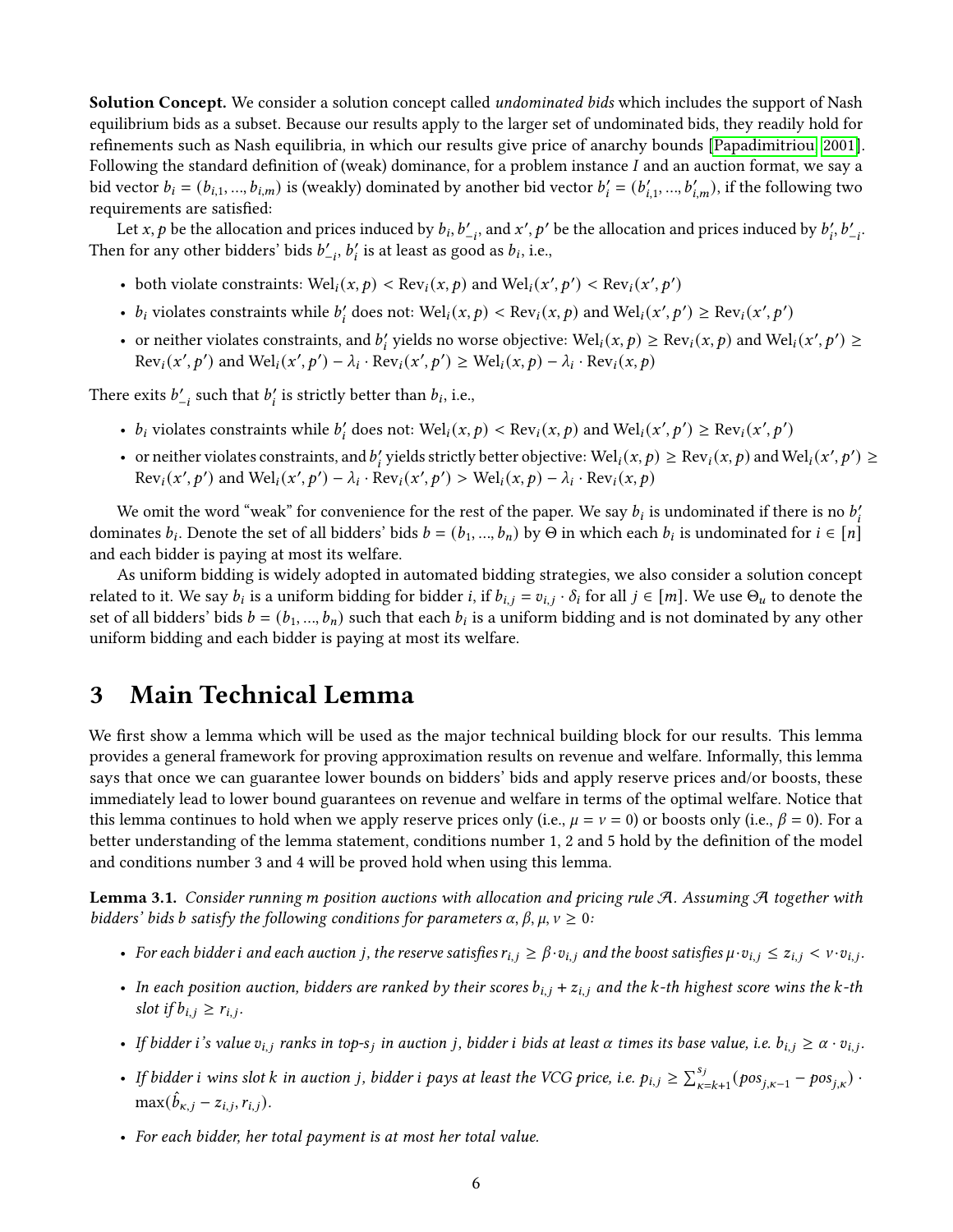We have  $Rev(\mathcal{A}(b)) \ge \min \left( \frac{(\alpha+\mu)\beta}{\beta+\nu} \right)$  $\left(\frac{x+\mu}{\beta+\nu},\beta\right)$  · Wel(OPT) and Wel( $\mathcal{A}(b)$ )  $\geq \frac{\alpha+\mu}{1+\max{(\nu,\alpha+\mu-\beta)}}$  · Wel(OPT).

We give a high-level proof sketch of this lemma. The detailed proof can be found in Appendix [A.](#page-13-0) **Proof Sketch.** Informally, the first step of the proof is to fractionally partition the auction slots into two parts so that (1) In part A,  $\mathcal{A}(b)$  and OPT agree in allocation; (2) In part B,  $\mathcal{A}(b)$  and OPT disagree in allocation. We then lower bound the welfare and the revenue of  $\mathcal{A}(b)$  in these two parts separately with different arguments.

In part A,  $\mathcal{A}(b)$  and OPT have the same allocation. The welfare of  $\mathcal{A}(b)$  is by definition the same as the welfare of OPT. Moreover, the revenue of  $\mathcal{A}(b)$  can be lower bounded by  $\beta$  times the welfare of OPT, via conditions on reserve prices (the first bullet point of the lemma statement).

In part B,  $\mathcal{A}(b)$  and OPT have different allocations as allocated bidders of OPT are not allocated in  $\mathcal{A}(b)$ . Since we have lower bounds on bids (the third bullet point of the lemma statement), these bidders' bids would give a lower bound on the revenue of  $\mathcal{A}(b)$  via VCG pricing. The additional boost z (in the first bullet point of the lemma statement) would escalate this effect and give a lower bound on a linear combination of the welfare and the revenue of  $\mathcal{A}(b)$ .

By putting these lower bounds together with the condition that  $Well(\mathcal{A}(b)) \geq Rev(\mathcal{A}(b))$  (in the fifth bullet point of the lemma statement), we can obtain lower bounds on Wel( $\mathcal{A}(b)$ ) and Rev( $\mathcal{A}(b)$ ).

### 4 Applications in Auctions

#### <span id="page-6-4"></span>4.1 VCG Auctions

In this section, we consider VCG with reserves and boosts. We first show the following lemma about the set of undominated bids Θ. Its proof can be found in Appendix [B.](#page-15-0)

<span id="page-6-3"></span>**Lemma 4.1.** For any problem instance I, let  $\Theta$  be the set of undominated bids for VCG with reserve r and boost z. Assume reserve r satisfies that  $r_{i,j} < v_{i,j}$   $\forall i \in [n], j \in [m]$ , and boost z satisfies that  $z_{i,j} \in [\mu \cdot v_{i,j}, \nu \cdot v_{i,j})$  for some  $v - \mu \le 1$  for all  $i \in [n]$ ,  $j \in [m]$ . For any  $b \in \Theta$ , we have  $b_{i,j} \ge v_{i,j}$ , if bidder i's value  $v_{i,j}$  ranks in top-s<sub>j</sub> in auction j.

With Lemma [4.1,](#page-6-3) we are ready to state our results on VCG with reserves and boosts. The following three corollaries are the results we get when we apply (1) only reserve prices (2) only boosts (3) reserve prices and boosts together.

Combining Lemma [4.1](#page-6-3) with Lemma [3.1](#page-5-0) using  $\alpha = 1$ ,  $\beta = \gamma$ , and  $\mu = \nu = 0$ :

<span id="page-6-0"></span>**Corollary 4.2.** On any problem instance I, VCG with  $\gamma$ -approx reserve, denoted by VCG<sup>y</sup>, satisfies

$$
Wel(VCG_r^Y(b)) \ge \frac{1}{2-\gamma} \cdot Wel(OPT) \quad and \quad Rev(VCG_r^Y(b)) \ge \gamma \cdot Wel(OPT),
$$

for bids b from the undominated bids set  $\Theta$ .

Combining Lemma [4.1](#page-6-3) with Lemma [3.1](#page-5-0) using  $\alpha = 1$ ,  $\beta = 0$ ,  $\mu = \gamma/(1 - \gamma)$ , and  $\nu = 1/(1 - \gamma)$ :

<span id="page-6-1"></span>**Corollary 4.3.** On any problem instance I, VCG with  $\gamma$ -approx boosts, denoted by VCG $^{\gamma}_{b}$ , satisfies

$$
Wel(VCG_b^Y(b)) \ge \frac{1}{2-\gamma} \cdot Well(OPT)
$$

for bids b from the undominated bids set  $\Theta$ .

Combining Lemma [4.1](#page-6-3) with Lemma [3.1](#page-5-0) using  $\alpha = 1$ ,  $\beta = \gamma$ ,  $\mu = \gamma$ , and  $\nu = 1$ :

<span id="page-6-2"></span>**Corollary 4.4.** On any problem instance I, VCG with  $\gamma$ -approx reserve and  $\gamma$ -approx boost, denoted by VCG $_{r,b}^{\gamma}$ , satisfies

$$
Wel(VCG_{r,b}^Y(b)) \ge \frac{\gamma+1}{2} \cdot Well(OPT) \quad and \quad Rev(VCG_{r,b}^Y(b)) \ge \gamma \cdot Well(OPT),
$$

for bids b from the undominated bids set  $\Theta$ .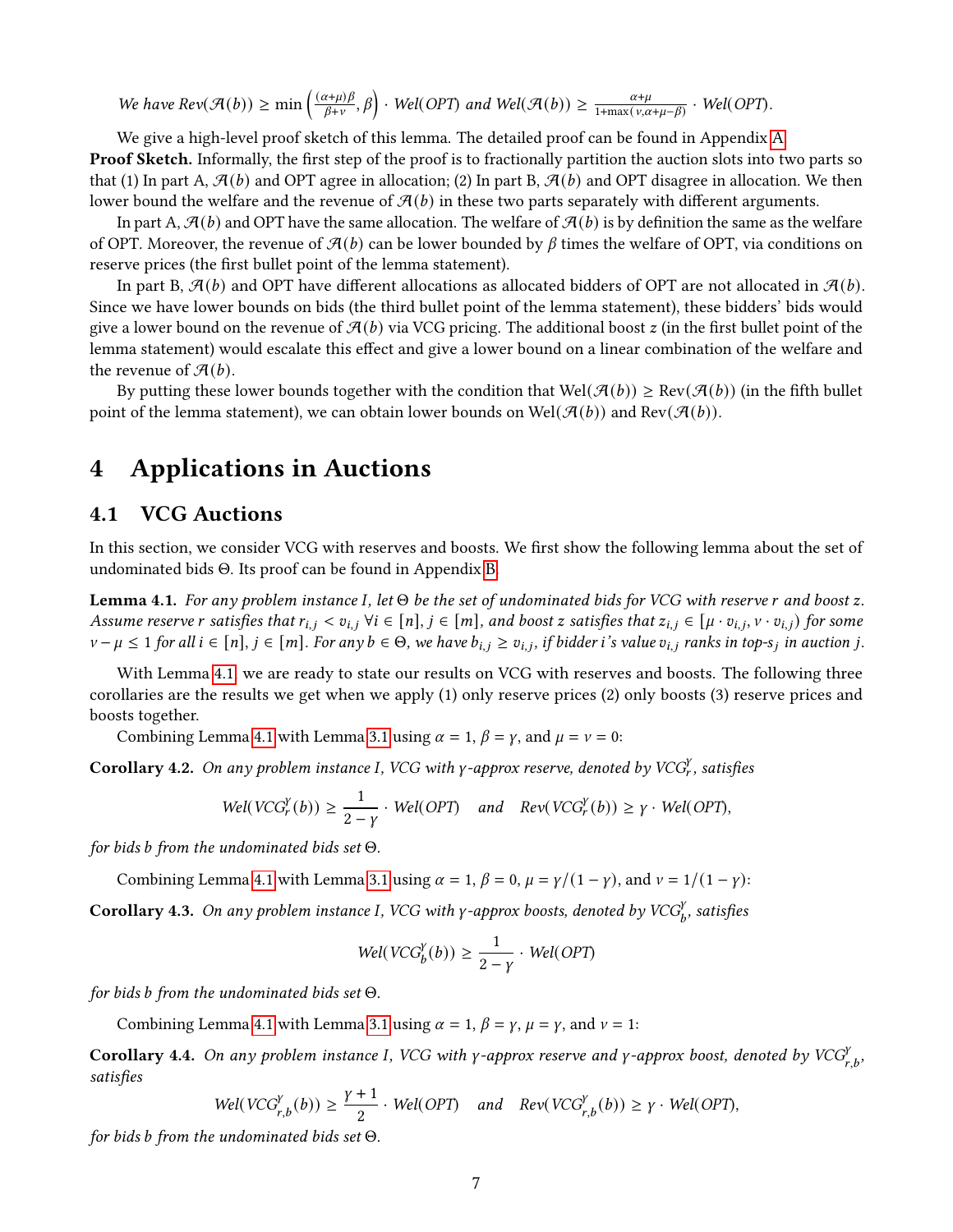#### <span id="page-7-5"></span>4.2 Generalized Second-Price Auctions

For GSP, we are able to show a lemma similar to Lemma [4.1](#page-6-3) assuming bidders are all value maximizing  $(\lambda_i =$  $0 \forall i \in [n]$  and they are uniform bidding. Its proof can be found in Appendix [C.](#page-17-0)

<span id="page-7-2"></span>**Lemma 4.5.** For any problem instance I with  $\lambda_i = 0$   $\forall i \in [n]$ , let  $\Theta_u$  be the set of undominated uniform bids for GSP with with reserve r and boost z. Assume reserve r satisfies that  $r_{i,j} < v_{i,j}$   $\forall i \in [n], j \in [m]$ , and boost z satisfies that for some  $v - \mu \leq 1$ ,  $z_{i,j} \in [\mu \cdot v_{i,j}, v \cdot v_{i,j})$   $\forall i \in [n]$ ,  $j \in [m]$ . For any  $b \in \Theta_u$ , we have  $b_{i,j} \geq v_{i,j}$ , if bidder i's value  $v_{i,j}$  ranks in top-s<sub>i</sub> in auction j.

Combining Lemma [4.5](#page-7-2) with Lemma [3.1,](#page-5-0) we can obtain results similar to Corollary [4.2](#page-6-0)[,4.3,](#page-6-1) [4.4.](#page-6-2) We only state the strongest one with both boosts and reserve prices:

<span id="page-7-1"></span>**Corollary 4.6.** On any problem instance I with  $\lambda_i = 0$   $\forall i \in [n]$ , GSP with y-approx reserve and y-approx boost, denoted by  $GSP_{r,b}^{\gamma}$ , satisfies

$$
Wel(GSP_{r,b}^{\gamma}) \ge \frac{\gamma+1}{2} \cdot Wel(OPT) \quad and \quad Rev(GSP_{r,b}^{\gamma}(b)) \ge \gamma \cdot Wel(OPT),
$$

for uniform bids b from the undominated uniform set  $\Theta_u$ .

When there are no restrictions on bidders' bidding behavior, we can obtain the following weaker lemma for GSP with reserves. Its proof can be found in Appendix [C.](#page-17-0)

<span id="page-7-3"></span>**Lemma 4.7.** For any problem instance I, let  $\Theta$  be the set of undominated bids for GSP with  $\gamma$ -approx reserve r and no boosts. For any  $b \in \Theta$ , we have  $b_{i,j} \ge r_{i,j} \ge \gamma \cdot v_{i,j}$ ,  $\forall i \in [n], j \in [m]$ .

Combining Lemma [4.7](#page-7-3) with Lemma [3.1](#page-5-0) using  $\alpha = \gamma$ ,  $\beta = \gamma$ , and  $\mu = \nu = 0$ :

<span id="page-7-0"></span>**Corollary 4.8.** On any problem instance I, GSP with  $\gamma$ -approx reserve, denoted by GSP<sup>y</sup>, satisfies

 $Wel(GSP^Y_r(b)) \ge \gamma \cdot Well(OPT)$  and  $Rev(GSP^Y_r(b)) \ge \gamma \cdot Well(OPT)$ ,

for bids b from the undominated bids set  $\Theta$ .

### <span id="page-7-6"></span>4.3 First-Price Auctions

For FPA, if we restrict that bidders are only value maximizers and they are uniform bidding, we know from prior work that optimal welfare and revenue can be achieved without reserves and boosts. Its proof can be found in Appendix [D.](#page-19-1)

**Theorem** [\(Deng et al.](#page-11-0) [\[2021b\]](#page-11-0)). On any problem instance I with  $\lambda_i = 0$   $\forall i \in [n]$ , FPA has

$$
Well(FPA(b)) = Rev(FPA(b)) = Well(OPT),
$$

for uniform bids b from the undominated uniform set  $\Theta_u$ .

When there are no restrictions on bidders, we get similar results as GSP with the following lemma.

<span id="page-7-4"></span>**Lemma 4.9.** For any problem instance I, let  $\Theta$  be the set of undominated bids for FPA with  $\gamma$ -approx reserve r and no boosts. For any  $b \in \Theta$ , we have  $b_{i,j} \ge r_{i,j} \ge \gamma \cdot v_{i,j}$ ,  $\forall i \in [n], j \in [m]$ .

Combining Lemma [4.9](#page-7-4) with Lemma [3.1](#page-5-0) using  $\alpha = \gamma$ ,  $\beta = \gamma$ , and  $\mu = \nu = 0$ :

**Corollary 4.10.** On any problem instance I, FPA with  $\gamma$ -approx reserve (FPA $_I^Y$ ) has

 $Well(FPA_r^Y(b)) \ge \gamma \cdot Well(OPT)$  and  $Rev(FPA_r^Y(b)) \ge \gamma \cdot Well(OPT)$ ,

for bids b from the undominated bids set  $\Theta$ .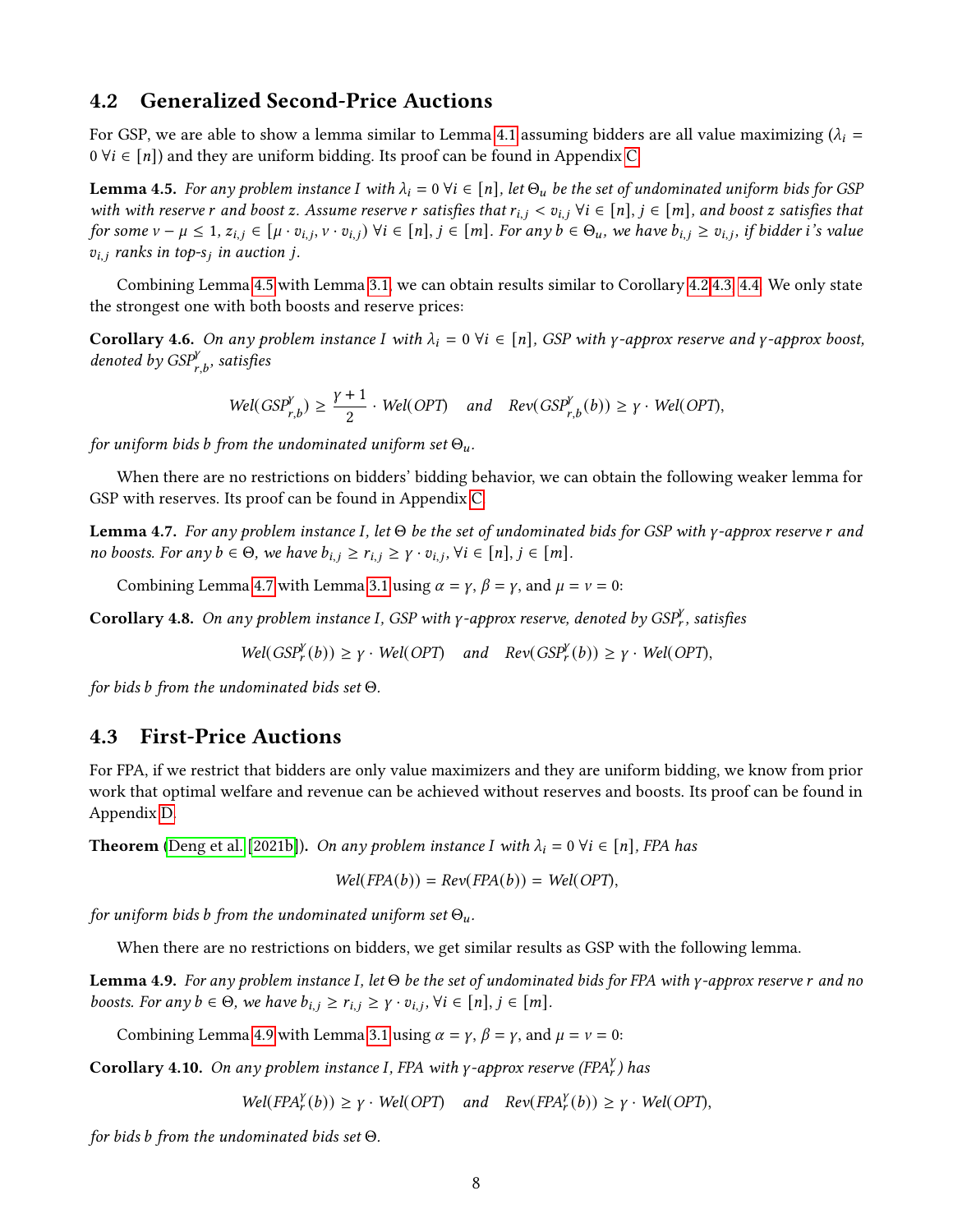## 5 Experiments

In this section, we derive semi-synthetic data from real auction data of a major search engine to validate our theoretical findings concerning VCG auctions. VCG auctions provide a clean environment for us to validate our findings as uniform bidding is a best response for each value maximizer [\[Aggarwal et al., 2019\]](#page-10-0) while computing best response in GSP auctions is a highly non-trivial task.

Observe that when the bidders are symmetric such that their valuation distributions are identically and independently distributed, both optimal efficiency and optimal revenue are achieved in any symmetric equilibrium, and thus, no efficiency or revenue improvement can be observed by applying our mechanisms. Therefore, we use real ad auction data for capturing variation across bidders. For the experimental purpose, we simulate VCG auctions with bids from value maximizers only, as utility maximizers do not respond to either boosts or reserve prices in VCG mechanisms. Instead of using real return on ad spend targets for value maximizers, we generate artificial targets to exclude any practical noises from the real system. We emphasize that the main objective for our empirical study is to validate our theoretical findings rather than investigating the efficiency and/or revenue potentials on real systems actually implemented in practice. Many practical aspects often need to be taken care of in the design of real systems, which would never be considered in theory.

Simulation Procedures. To properly evaluate the efficiency and revenue of a new mechanism, after the generation of the dataset, we first pre-train the (uniform) bid multipliers  $\delta$  for value maximizers in 25 iterations without reserve prices and boosts to obtain an equilibrium as a starting point. We then simulate the response of value maximizers by gradient descent on their bid multipliers in log space until convergence [\[Aggarwal et al., 2019,](#page-10-0) [Nesterov, 2013\]](#page-12-17). Formally, let  $\delta_{i,t}$  be the bid multiplier for value maximizer *i* in iteration *t*. In addition, let Wel<sub>it</sub> be value maximizer i's total received value in iteration t, and let  $Rev_{i,t}$  be her total payment in iteration t. Then, in iteration  $t + 1$ , the value maximizer i's bid multiplier is updated by  $\log \delta_{i,t+1} = (1 - \eta_t) \cdot \log \delta_{i,t} + \eta_t \cdot \log \frac{\mathrm{Wel}_{i,t}}{\mathrm{Rev}_{i,t}},$ where  $\eta_t \in (0,1)$  is a properly chosen learning rate for t-th iteration. Intuitively, when Rev<sub>it</sub> < Wel<sub>it</sub>, value maximizer i's bid multiplier increases for the next iteration; otherwise, her bid multiplier decreases for the next iteration. After obtaining a starting point, we simulate another 25 iterations for auctions with reserve prices and/or boosts. In this way, we can observe both the initial impact of adding reserve prices and/or boosts and how the impact changes over time during value maximizers' response until convergence.

Reserve Prices and Boosts. In addition to the baseline in which we continue to use auctions without reserve prices, we experiment with boosts and reserve prices using signals with different approximation factors  $\gamma$ . For each bidder *i* in each auction *j*, we will set reserve prices or give boosts based on  $\gamma$  in different treatments. Here, Let  $s_{i,j}^V$  be a random variable independently sampled from a Gaussian distribution with mean  $(1+\gamma)/2$  and standard error 0.01, truncated within [ $\gamma$ , 1]. In treatment reserve- $\gamma$ , we set the reserve price as  $s_{i,i}^{\gamma} \cdot v_{i,j}$ . In treatment boost- $\gamma$ , we add an additive boost  $\frac{1}{1-y} \cdot s_{i,j}^Y \cdot v_{i,j}$  as suggested. Finally, in treatment boost-reserve- $\gamma$ , we set the reserve price as  $s_{i,j}^Y \cdot v_{i,j}$  and additionally give an additive boost  $\frac{1}{1-Y} \cdot s_{i,j}^Y \cdot v_{i,j}$ . All metrics we report are relative to the gap between the baseline (i.e., without treatment) and the optimal solution. More precisely, let  $\kappa_{\rm init}$  be the initial welfare (revenue) without reserve prices or boosts,  $\kappa_e$  be the welfare (revenue) under treatment e, and  $\kappa$ (OPT) be the optimal welfare (revenue). Then the reported percentage is computed by  $(\kappa_e - \kappa_{init})/(\kappa(OPT) - \kappa_{init})$ .

#### 5.1 Experimental Results

Figure [1a](#page-9-0) reports the trend of welfare performance in VCG auctions under different treatments with one run of the experiment. Observe that both variants of reserve prices have neutral initial impact on welfare before value maximizers start to respond. After the value maximizers start to respond, they adjust their bid multipliers towards a better allocation, resulting in a positive impact on welfare. As the reserve prices become more precise (i.e., when  $\gamma$  is closer to 1), the welfare impact is larger, which confirms our theoretical results of Corollary [4.2.](#page-6-0) In contrast, both variants of boosts have positive initial impact on welfare. However, as the value maximizers start to respond, the welfare impact starts to decrease but the final impact after convergence is still positive, confirming our theoretical results of Corollary [4.3.](#page-6-1) Interestingly, when treatment reserve- $\gamma$  and treatment boost- $\gamma$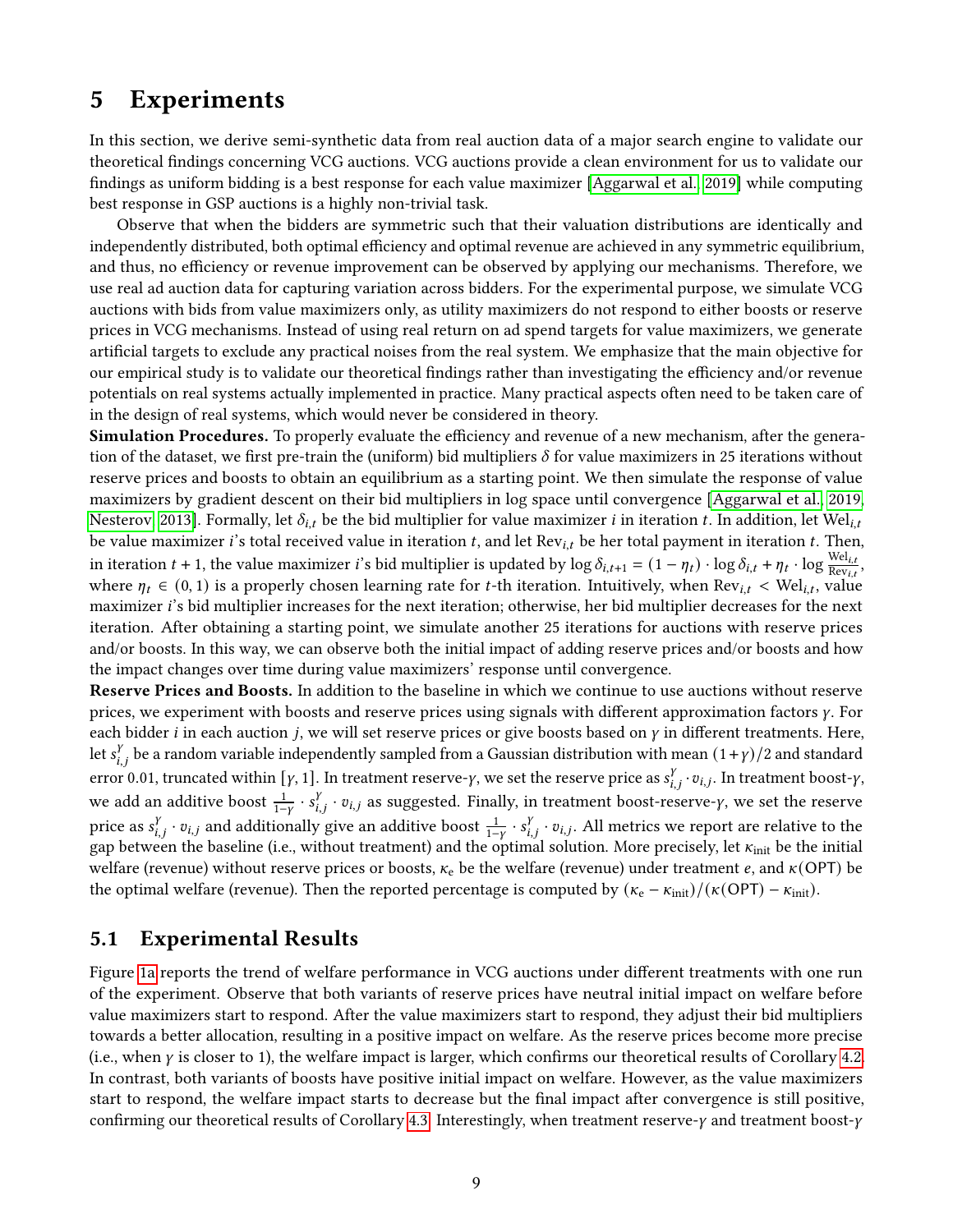share the same  $\gamma$ , their final impact on revenue after response are close to each other, as predicted by the same welfare bounds from Corollary [4.2](#page-6-0) and [4.3.](#page-6-1) Moreover, a combination of boosts and reserve prices outperforms the treatments with either reserve prices only or boosts only, which validates Corollary [4.4](#page-6-2) that enjoys a better bound than Corollary [4.2](#page-6-0) and [4.3.](#page-6-1)

<span id="page-9-0"></span>

Figure 1: Convergence during response per iteration.

Figure [1b](#page-9-0) demonstrates the trend of average (uniform) bid multipliers for value maximizers under different treatments in VCG auctions with one run of the experiment. We observe that the average multiplier decreases during response for both treatments with reserve prices only, leading to a better welfare performance post response as shown in Figure [1a.](#page-9-0) Moreover, as the reserve prices become more precise, the average multiplier is lower after convergence. Intuitively, the welfare is maximized when all the value maximizers adopt a bid multiplier 1 so that the auction results in a ranking according to their values. Therefore, the bid multipliers getting close to 1 after response is the main driving factor behind the increase of welfare for treatments with reserve prices only. On the other hand, the average multiplier increases during response for both treatments with boosts only, leading to a worse welfare performance post response as shown in Figure [1a.](#page-9-0) A combination of reserve prices and boosts induces a mild decrease of the average multiplier, resulting in a rather stable welfare performance during value maximizers' response.

<span id="page-9-1"></span>

|              | Signal    | Reserve Only                    | Boost Only         | Boost + Reserve    |
|--------------|-----------|---------------------------------|--------------------|--------------------|
|              | $y = 0.3$ | $37.4\% \pm 3.2\%$              | $23.0\% \pm 3.4\%$ | $55.4\% \pm 3.3\%$ |
| Welfare Lift |           | $y = 0.5$ 47.9% $\pm 2.9\%$     | $33.6\% \pm 3.2\%$ | $63.2\% \pm 3.1\%$ |
|              |           | $y = 0.7$ 58.6% ± 3.3%          | $47.7\% \pm 3.2\%$ | $67.6\% \pm 3.2\%$ |
| Revenue Lift | $y = 0.3$ | $28.2\% \pm 1.7\%$              | $23.7\% \pm 2.2\%$ | $44.9\% \pm 1.9\%$ |
|              | $y=0.5$   | $39.4\% \pm 1.9\%$              | $35.3\% \pm 2.5\%$ | $52.9\% \pm 1.8\%$ |
|              |           | $\gamma = 0.7$ 54.1% $\pm$ 1.8% | $51.2\% \pm 3.0\%$ | $59.9\% \pm 2.2\%$ |

Table 2: Welfare and revenue lifts for different treatments after convergence.

We conduct 10 runs of repeated experiments and Table [2](#page-9-1) shows the welfare and revenue impact after convergence with 95% condence intervals. First, notice that treatments with reserve prices only have better welfare and revenue lifts than treatments with boosts when they share the same  $\gamma$ . Moreover, a combination of boosts and reserve prices leads to further improvements in both revenue and welfare. For all variants, as the signals becomes more precise (i.e.,  $\gamma$  is closer to 1), the impacts are larger. Note that in an environment with value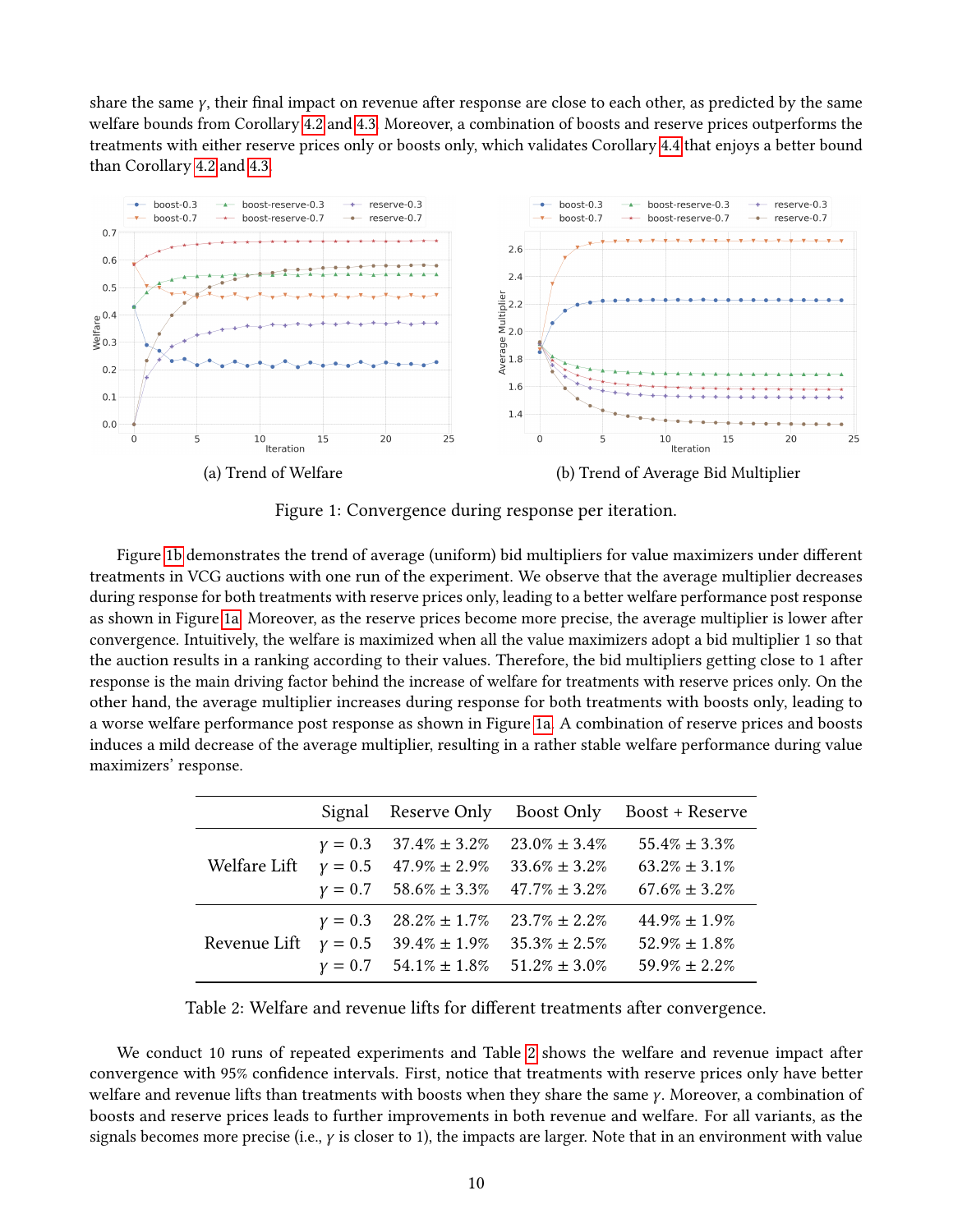maximizers only, if all value maximizers could always hit their target spends after convergence, the improved ratios for welfare and revenue should be the same. However, due to the discontinuity of the bidding landscape, there are value maximizers who cannot hit their targets in practice. As a result, we witness difference between welfare improvement and revenue improvement even after convergence.

# 6 Conclusion

In this paper, we provide both theoretical and empirical evidence to demonstrate that introducing properly chosen reserve prices and/or boosts can improve both revenue and welfare in the auto-bidding world. Our results are robust to bidders' behavior models as well as inaccurate signals that approximate bidders' values. One limitation of our results is regarding the requirement of reserve prices not exceeding bidder values. Although one can avoid this by scaling down the reserve prices, it does require additional knowledge from the auction designer on an upper limit of the inaccurate signals. It is an intriguing question to address such an issue in a more robust way.

# 7 Acknowledgement

Thanks are due to Mohammad Mahdian, Aranyak Mehta, Renato Paes Leme, and Ying Wang for helpful discussions, and for their comments and suggestions.

# References

- <span id="page-10-3"></span>Gagan Aggarwal, Ashish Goel, and Rajeev Motwani. Truthful auctions for pricing search keywords. In Proceedings of the 7th ACM Conference on Electronic Commerce, pages 1–7, 2006.
- <span id="page-10-0"></span>Gagan Aggarwal, Ashwinkumar Badanidiyuru, and Aranyak Mehta. Autobidding with constraints. In International Conference on Web and Internet Economics, pages 17–30. Springer, 2019.
- <span id="page-10-8"></span>Kareem Amin, Afshin Rostamizadeh, and Umar Syed. Learning prices for repeated auctions with strategic buyers. In Advances in Neural Information Processing Systems, pages 1169–1177, 2013.
- <span id="page-10-4"></span>Vashist Avadhanula, Riccardo Colini Baldeschi, Stefano Leonardi, Karthik Abinav Sankararaman, and Okke Schrijvers. Stochastic bandits for multi-platform budget optimization in online advertising. In Proceedings of the Web Conference 2021, pages 2805–2817, 2021.
- <span id="page-10-1"></span>Moshe Babaioff, Richard Cole, Jason Hartline, Nicole Immorlica, and Brendan Lucier. Non-quasi-linear agents in quasi-linear mechanisms. In Proceedings of 12th Innovations in Theoretical Computer Science, 2021.
- <span id="page-10-6"></span>Santiago Balseiro, Anthony Kim, Mohammad Mahdian, and Vahab Mirrokni. Budget management strategies in repeated auctions. In Proceedings of the 26th International Conference on World Wide Web, pages 15–23, 2017.
- <span id="page-10-7"></span>Santiago Balseiro, Anthony Kim, Mohammad Mahdian, and Vahab Mirrokni. Budget-constrained incentive compatibility for stationary mechanisms. In Proceedings of the 21st ACM Conference on Economics and Computation, pages 607–608, 2020a.
- <span id="page-10-5"></span>Santiago Balseiro, Haihao Lu, and Vahab Mirrokni. Dual mirror descent for online allocation problems. In Proceedings of the 37th International Conference on Machine Learning, volume 119 of Proceedings of Machine Learning Research, pages 613–628. PMLR, 13–18 Jul 2020b.
- <span id="page-10-2"></span>Santiago Balseiro, Yuan Deng, Jieming Mao, Vahab Mirrokni, and Song Zuo. The landscape of auto-bidding auctions: Value versus utility maximization. In Proceedings of the 22nd ACM Conference on Economics and Computation, 2021a.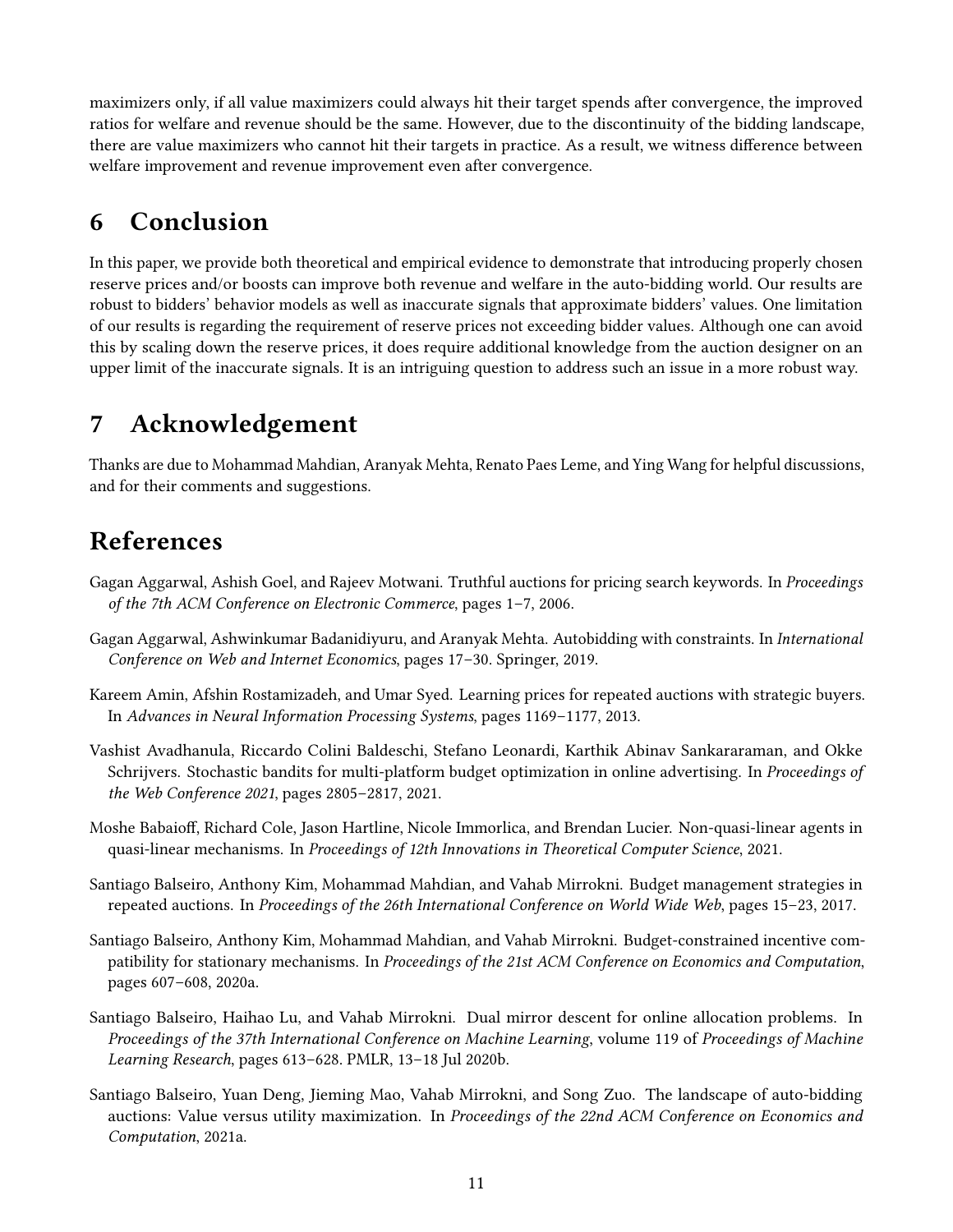- <span id="page-11-9"></span>Santiago Balseiro, Haihao Lu, and Vahab Mirrokni. Regularized online allocation problems: Fairness and beyond. In Proceedings of the 38th International Conference on Machine Learning, volume 139 of Proceedings of Machine Learning Research, pages 630–639. PMLR, 18–24 Jul 2021b.
- <span id="page-11-8"></span>Santiago R Balseiro and Yonatan Gur. Learning in repeated auctions with budgets: Regret minimization and equilibrium. Management Science, 65(9):3952–3968, 2019.
- <span id="page-11-14"></span>MohammadHossein Bateni, Jon Feldman, Vahab Mirrokni, and Sam Chiu-wai Wong. Multiplicative bidding in online advertising. In Proceedings of the fifteenth ACM conference on Economics and computation, pages 715–732, 2014.
- <span id="page-11-7"></span>Christian Borgs, Jennifer Chayes, Nicole Immorlica, Kamal Jain, Omid Etesami, and Mohammad Mahdian. Dynamics of bid optimization in online advertisement auctions. In Proceedings of the 16th international conference on World Wide Web, pages 531–540, 2007.
- <span id="page-11-10"></span>Andrea Celli, Riccardo Colini-Baldeschi, Christian Kroer, and Eric Sodomka. The parity ray regularizer for pacing in auction markets. arXiv preprint arXiv:2106.09503, 2021.
- <span id="page-11-2"></span>Edward H Clarke. Multipart pricing of public goods. Public choice, 11(1):17–33, 1971.
- <span id="page-11-11"></span>Vincent Conitzer, Christian Kroer, Eric Sodomka, and Nicolas E Stier-Moses. Multiplicative pacing equilibria in auction markets. arXiv preprint arXiv:1706.07151, 2017.
- <span id="page-11-12"></span>Vincent Conitzer, Christian Kroer, Debmalya Panigrahi, Okke Schrijvers, Eric Sodomka, Nicolas E Stier-Moses, and Chris Wilkens. Pacing equilibrium in first-price auction markets. arXiv preprint arXiv:1811.07166, 2018.
- <span id="page-11-3"></span>Peter Cramton, Yoav Shoham, and Richard Steinberg. Combinatorial Auctions. MIT Press, 2006.
- <span id="page-11-15"></span>Yuan Deng, Sébastien Lahaie, Vahab Mirrokni, and Song Zuo. A data-driven metric of incentive compatibility. In Proceedings of The Web Conference 2020, pages 1796–1806, 2020.
- <span id="page-11-13"></span>Yuan Deng, Sébastien Lahaie, Vahab Mirrokni, and Song Zuo. Revenue-incentive tradeoffs in reserve pricing. In International Conference on Machine Learning. PMLR, 2021a.
- <span id="page-11-0"></span>Yuan Deng, Jieming Mao, Vahab Mirrokni, and Song Zuo. Towards efficient auctions in an auto-bidding world. In Proceedings of The Web Conference 2021, 2021b.
- <span id="page-11-4"></span>Benjamin Edelman, Michael Ostrovsky, and Michael Schwarz. Internet advertising and the generalized second-price auction: Selling billions of dollars worth of keywords. American Economic Review, 97(1):242–259, 2007.
- <span id="page-11-1"></span>Alessandro Epasto, Mohammad Mahdian, Vahab Mirrokni, and Song Zuo. Incentive-aware learning for large markets. In Proceedings of the 2018 World Wide Web Conference, pages 1369–1378, 2018.
- <span id="page-11-6"></span>Salman Fadaei and Martin Bichler. Truthfulness and approximation with value-maximizing bidders. In International Symposium on Algorithmic Game Theory, pages 235–246. Springer, 2016.
- <span id="page-11-16"></span>Jon Feldman and S Muthukrishnan. Algorithmic methods for sponsored search advertising. In Performance Modeling and Engineering, pages 91–122. Springer, 2008.
- <span id="page-11-17"></span>Jon Feldman, Shanmugavelayutham Muthukrishnan, Martin Pal, and Cliff Stein. Budget optimization in searchbased advertising auctions. In Proceedings of the 8th ACM conference on Electronic commerce, pages 40-49, 2007.
- <span id="page-11-5"></span>Gagan Goel, Vahab Mirrokni, and Renato Paes Leme. Clinching auctions beyond hard budget constraints. In Proceedings of the fteenth ACM conference on Economics and computation, pages 167–184, 2014.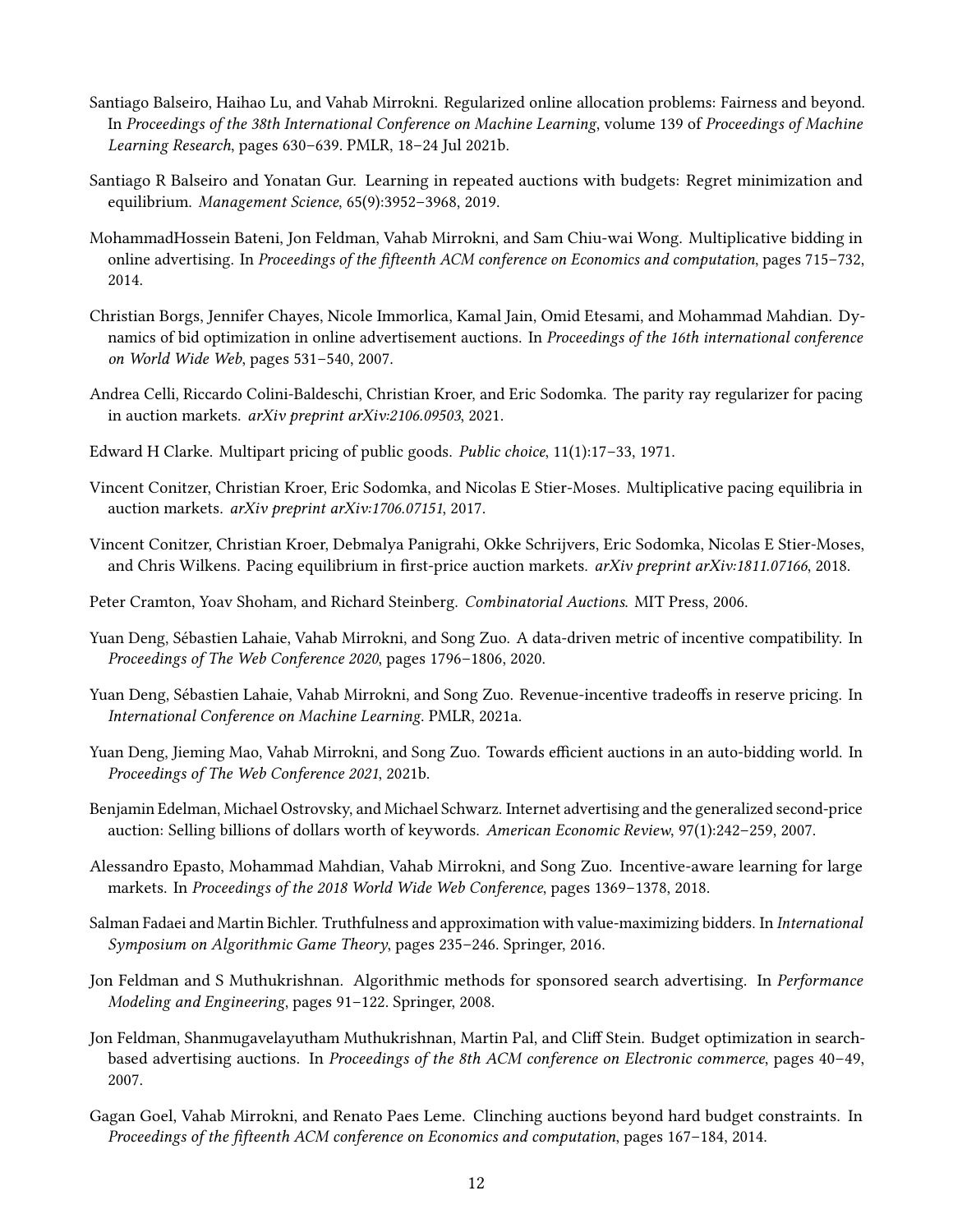- <span id="page-12-7"></span>Gagan Goel, Vahab Mirrokni, and Renato Paes Leme. Pareto efficient auctions with interest rates. In Proceedings of the AAAI Conference on Artificial Intelligence, volume 33, pages 1989–1995, 2019.
- <span id="page-12-1"></span>Negin Golrezaei, Adel Javanmard, and Vahab Mirrokni. Dynamic incentive-aware learning: Robust pricing in contextual auctions. Operations Research, 69(1):297–314, 2021a.
- <span id="page-12-11"></span>Negin Golrezaei, Max Lin, Vahab Mirrokni, and Hamid Nazerzadeh. Boosted second price auctions: Revenue optimization for heterogeneous bidders. In Proceedings of the 7th ACM SIGKDD International Conference on Knowledge Discovery & Data Mining, 2021b.
- <span id="page-12-0"></span>Negin Golrezaei, Ilan Lobel, and Renato Paes Leme. Auction design for roi-constrained buyers. Proceedings of The Web Conference 2021, 2021c.
- <span id="page-12-2"></span>Theodore Groves. Incentives in teams. Econometrica: Journal of the Econometric Society, pages 617–631, 1973.
- <span id="page-12-15"></span>Sébastien Lahaie, David M Pennock, Amin Saberi, and Rakesh V Vohra. Sponsored search auctions. Algorithmic game theory, pages 699–716, 2007.
- <span id="page-12-12"></span>Ron Lavi, Ahuva Mu'Alem, and Noam Nisan. Towards a characterization of truthful combinatorial auctions. In 44th Annual IEEE Symposium on Foundations of Computer Science, 2003. Proceedings., pages 574–583. IEEE, 2003.
- <span id="page-12-5"></span>Vahab Mirrokni, Renato Paes Leme, Pingzhong Tang, and Song Zuo. Non-clairvoyant dynamic mechanism design. Econometrica, 88(5):1939–1963, 2020.
- <span id="page-12-4"></span>Roger B Myerson. Optimal auction design. Mathematics of Operations Research, 6(1):58–73, 1981.
- <span id="page-12-17"></span>Yurii Nesterov. Introductory lectures on convex optimization: A basic course, volume 87. Springer Science & Business Media, 2013.
- <span id="page-12-13"></span>Renato Paes Leme, Martin Pál, and Sergei Vassilvitskii. A field guide to personalized reserve prices. In Proceedings of the 25th international conference on world wide web, pages 1093–1102, 2016.
- <span id="page-12-10"></span>Mallesh M Pai and Rakesh Vohra. Optimal auctions with financially constrained buyers. Journal of Economic Theory, 150:383–425, 2014.
- <span id="page-12-16"></span>Christos Papadimitriou. Algorithms, games, and the internet. In Proceedings of the thirty-third annual ACM symposium on Theory of computing, pages 749–753, 2001.
- <span id="page-12-14"></span>Tuomas Sandholm and Anton Likhodedov. Automated design of revenue-maximizing combinatorial auctions. Operations Research, 63(5):1000–1025, 2015.
- <span id="page-12-6"></span>Hal R Varian. Position auctions. International Journal of Industrial Organization, 25(6):1163–1178, 2007.
- <span id="page-12-3"></span>William Vickrey. Counterspeculation, auctions, and competitive sealed tenders. The Journal of Finance, 16(1): 8–37, 1961.
- <span id="page-12-8"></span>Christopher A Wilkens, Ruggiero Cavallo, Rad Niazadeh, and Samuel Taggart. Mechanism design for value maximizers. arXiv preprint arXiv:1607.04362, 2016.
- <span id="page-12-9"></span>Christopher A Wilkens, Ruggiero Cavallo, and Rad Niazadeh. Gsp: the cinderella of mechanism design. In Proceedings of the 26th International Conference on World Wide Web, pages 25–32, 2017.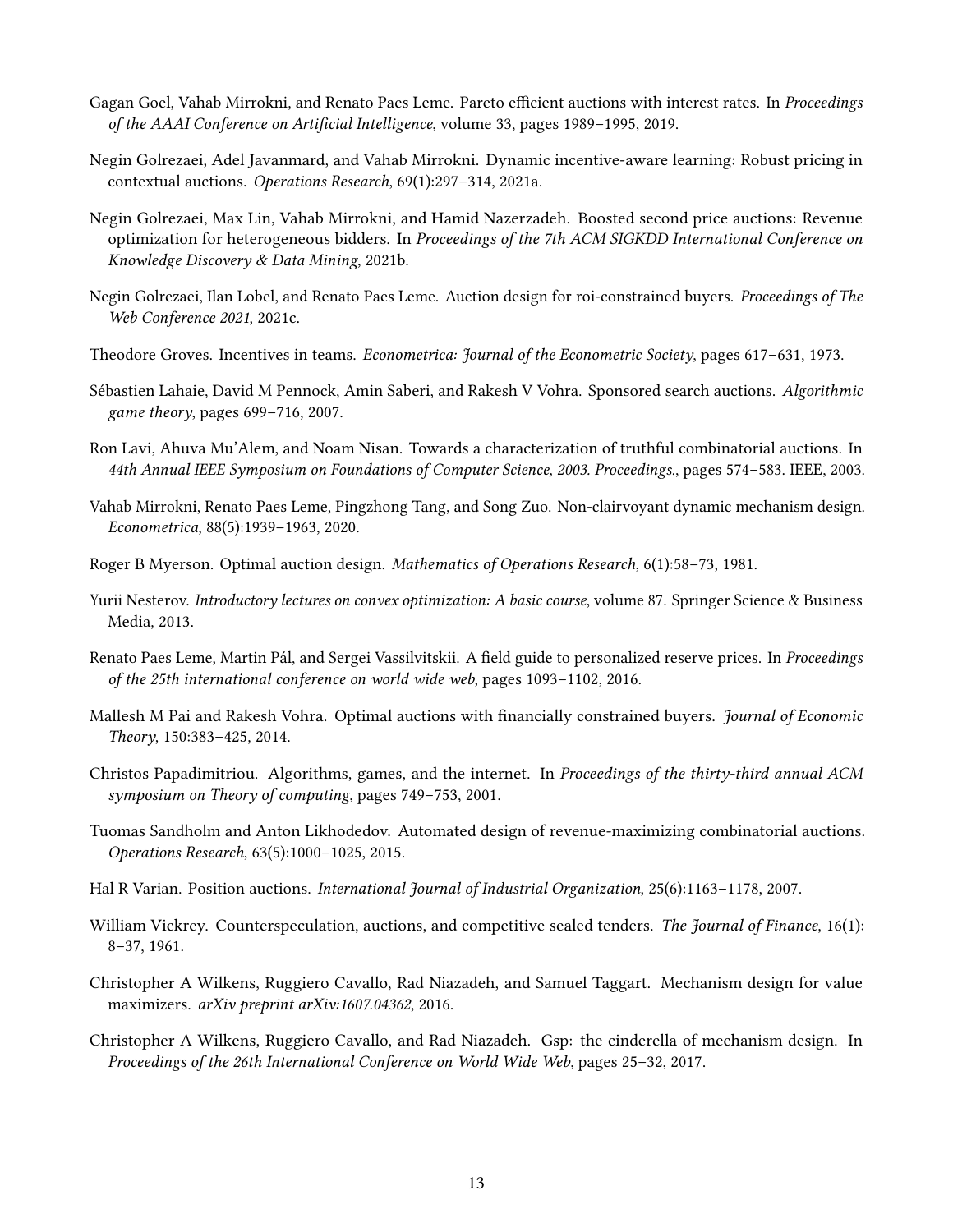# <span id="page-13-0"></span>A Missing Proofs of Section [3](#page-5-1)

#### Proof. (of Lemma [3.1\)](#page-5-0)

For notation convenience, we define  $S_{j,k}$  and  $S_{j,k}^{\mathrm{OPT}}$  to be the set of bidders who get allocated to any of the top- $k$  slots of auction  $j$  in  $A$  and OPT, respectively.

The optimal welfare can be written, by exchanging summations, as

$$
\text{Wel(OPT)} = \sum_{j=1}^{m} \sum_{k=1}^{s_j} \sum_{i \in S_{j,k}^{\text{OPT}}} (\text{pos}_{j,k} - \text{pos}_{j,k+1}) \cdot v_{i,j},
$$

and the welfare of  $A$  on bids  $b$  can be written as

$$
\text{Wel}(\mathcal{A}(b)) = \sum_{j=1}^{m} \sum_{k=1}^{s_j} \sum_{i \in S_{j,k}} (\text{pos}_{j,k} - \text{pos}_{j,k+1}) \cdot v_{i,j}.
$$

We start by lower bounding  $\text{Rev}(\mathcal{A}(b))$ . For each auction *j*, by the condition on payments and rearranging terms, we get

$$
\text{Rev}(\mathcal{A}(b)) \geq \sum_{j=1}^{m} \sum_{k=1}^{s_j} (\text{pos}_{j,k} - \text{pos}_{j,k+1}) \cdot \sum_{i \in S_{j,k}} \max(\hat{b}_{k+1,j} - z_{i,j}, v_{i,j} \cdot \beta).
$$

For  $k$ -th slot in auction  $j$ , we partition the revenue into two components:

$$
\sum_{i \in S_{j,k}} \max(\hat{b}_{k+1,j} - z_{i,j}, v_{i,j} \cdot \beta)
$$
\n
$$
= \sum_{i \in S_{j,k} \cap S_{j,k}^{\text{OPT}}} \max(\hat{b}_{k+1,j} - z_{i,j}, v_{i,j} \cdot \beta) + \sum_{i \in S_{j,k} \setminus S_{j,k}^{\text{OPT}}} \max(\hat{b}_{k+1,j} - z_{i,j}, v_{i,j} \cdot \beta)
$$

For the first component, we simply have

$$
\sum_{i \in S_{j,k} \cap S_{j,k}^{\text{OPT}}} \max(\hat{b}_{k+1,j} - z_{i,j}, v_{i,j} \cdot \beta) \ge \sum_{i \in S_{j,k} \cap S_{j,k}^{\text{OPT}}} v_{i,j} \cdot \beta. \tag{2}
$$

For the second component, consider any  $i \in S_{i,k}^{\text{OPT}} \backslash S_{j,k}$ . We know in A, bidder  $i$  ranks out of top- $k$  in auction  $j$ . This means  $\hat{b}_{k+1,j}$  is at least as high as bidder *i*'s score which is at least  $v_{i,j} \cdot \alpha + z_{i,j}$ . Since  $|S_{j,k}^{\text{OPT}}| = |S_{j,k}| = k$ , we know  $|S_{j,k} \setminus S_{i,k}^{\text{OPT}}| = k - |S_{j,k} \cap S_{i,k}^{\text{OPT}}| = |S_{i,k}^{\text{OPT}} \setminus S_{j,k}|$ . Therefore,

$$
\sum_{i \in S_{j,k} \setminus S_{j,k}^{\text{OPT}}} \max(\hat{b}_{k+1,j} - z_{i,j}, v_{i,j} \cdot \beta)
$$
\n
$$
\geq |S_{j,k} \setminus S_{j,k}^{\text{OPT}}| \cdot \hat{b}_{k+1,j} - \sum_{i \in S_{j,k} \setminus S_{j,k}^{\text{OPT}}} z_{i,j}
$$
\n
$$
= |S_{j,k}^{\text{OPT}} \setminus S_{j,k}| \cdot \hat{b}_{k+1,j} - \sum_{i \in S_{j,k} \setminus S_{j,k}^{\text{OPT}}} z_{i,j}
$$
\n
$$
\geq \left(\sum_{i \in S_{j,k}^{\text{OPT}} \setminus S_{j,k}} v_{i,j} \cdot \alpha + z_{i,j}\right) - \left(\sum_{i \in S_{j,k} \setminus S_{j,k}^{\text{OPT}}} z_{i,j}\right)
$$
\n
$$
\geq \left(\sum_{i \in S_{j,k}^{\text{OPT}} \setminus S_{j,k}} v_{i,j} \cdot (\alpha + \mu)\right) - \left(\sum_{i \in S_{j,k} \setminus S_{j,k}^{\text{OPT}}} v_{i,j} \cdot \nu\right)
$$
\n(3)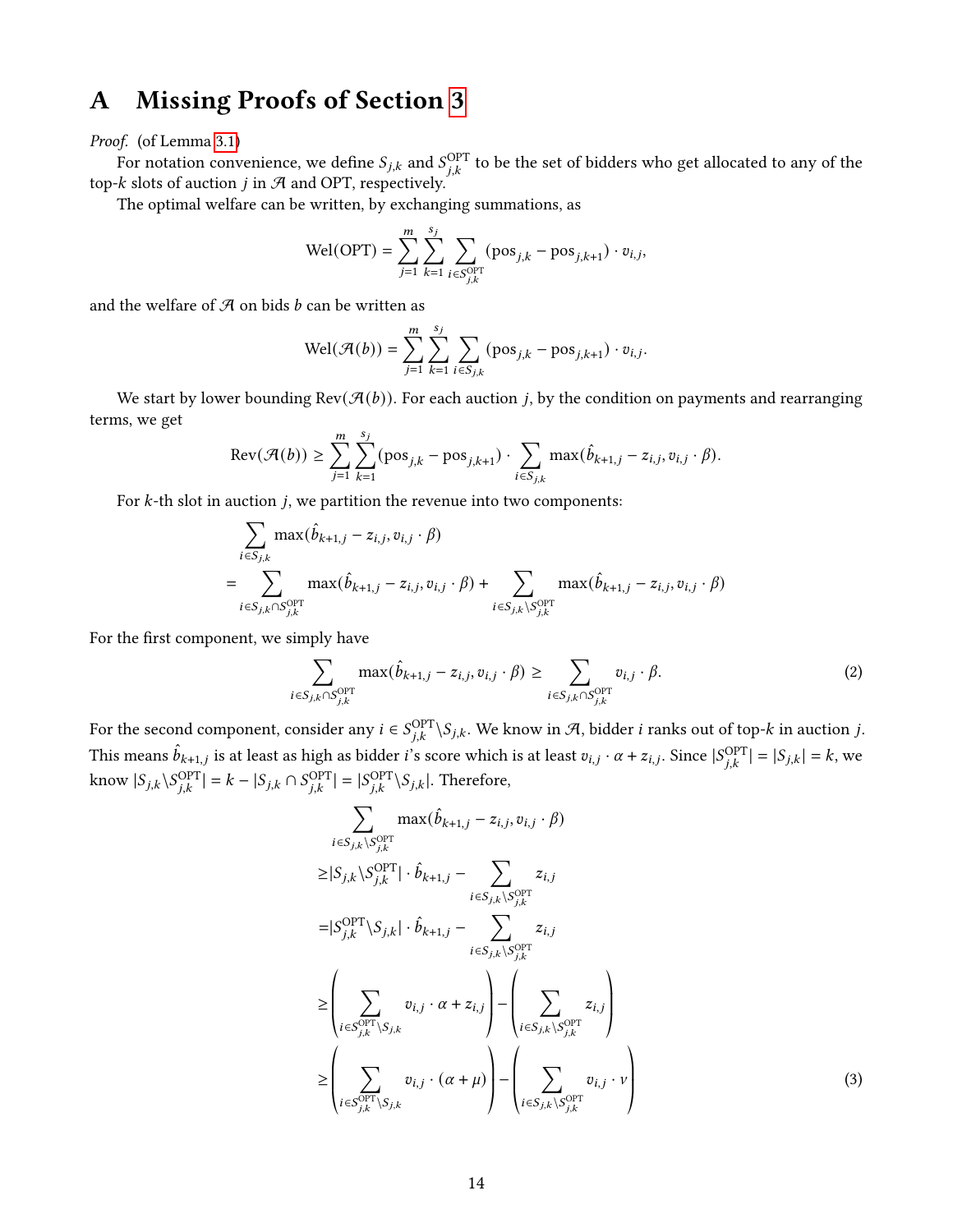We also have

$$
\sum_{i \in S_{j,k} \setminus S_{j,k}^{\text{OPT}}} \max(\hat{b}_{k+1,j} - z_{i,j}, v_{i,j} \cdot \beta) \ge \sum_{i \in S_{j,k} \setminus S_{j,k}^{\text{OPT}}} v_{i,j} \cdot \beta. \tag{4}
$$

Therefore, by inequalities [\(3\)](#page-13-0) and [\(4\)](#page-13-0), we get

$$
\sum_{i \in S_{j,k} \setminus S_{j,k}^{\text{OPT}}} \max(\hat{b}_{k+1,j} - z_{i,j}, v_{i,j} \cdot \beta)
$$
\n
$$
= \frac{\beta}{\beta + v} \left( \sum_{i \in S_{j,k} \setminus S_{j,k}^{\text{OPT}}} \max(\hat{b}_{k+1,j} - z_{i,j}, v_{i,j} \cdot \beta) \right) + \frac{v}{\beta + v} \left( \sum_{i \in S_{j,k} \setminus S_{j,k}^{\text{OPT}}} \max(\hat{b}_{k+1,j} - z_{i,j}, v_{i,j} \cdot \beta) \right)
$$
\n
$$
\geq \left( \sum_{i \in S_{j,k}^{\text{OPT}} \setminus S_{j,k}} v_{i,j} \cdot (\alpha + \mu) \cdot \frac{\beta}{\beta + v} \right) - \left( \sum_{i \in S_{j,k} \setminus S_{j,k}^{\text{OPT}}} v_{i,j} \cdot v \cdot \frac{\beta}{\beta + v} \right) + \left( \sum_{i \in S_{j,k} \setminus S_{j,k}^{\text{OPT}}} v_{i,j} \cdot \beta \cdot \frac{v}{v + \beta} \right)
$$
\n
$$
= \sum_{i \in S_{j,k}^{\text{OPT}} \setminus S_{j,k}} v_{i,j} \cdot \frac{(\alpha + \mu)\beta}{\beta + v}.
$$

Together with inequality [\(2\)](#page-13-0), we have

$$
\begin{split} \text{Rev}(\mathcal{A}(b)) &\geq \sum_{j=1}^{m} \sum_{k=1}^{s_j} (\text{pos}_{j,k} - \text{pos}_{j,k+1}) \cdot \sum_{i \in S_{j,k}} \max(\hat{b}_{k+1,j} - z_{i,j}, v_{i,j} \cdot \beta) \\ &\geq \sum_{j=1}^{m} \sum_{k=1}^{s_j} (\text{pos}_{j,k} - \text{pos}_{j,k+1}) \left( \sum_{i \in S_{j,k} \cap S_{j,k}^{\text{OPT}}} v_{i,j} \cdot \beta + \sum_{i \in S_{j,k}^{\text{OPT}} \setminus S_{j,k}} v_{i,j} \cdot \frac{(\alpha + \mu)\beta}{\beta + \nu} \right) \\ &\geq \sum_{j=1}^{m} \sum_{k=1}^{s_j} (\text{pos}_{j,k} - \text{pos}_{j,k+1}) \sum_{i \in S_{j,k}^{\text{OPT}}} v_{i,j} \cdot \min\left(\frac{(\alpha + \mu)\beta}{\beta + \nu}, \beta\right) \\ &= \min\left(\frac{(\alpha + \mu)\beta}{\beta + \nu}, \beta\right) \cdot \text{Wel(OPT)}. \end{split}
$$

Now we lower bound Wel $(\mathcal{A}(b))$ . By the third condition, we know Wel $(\mathcal{A}(b)) \geq \text{Rev}(\mathcal{A}(b))$ . Here we prove a slightly different lower bound on  $\operatorname{Rev}(\mathcal{A}(b))$  using inequalities [\(2\)](#page-13-0) and [\(3\)](#page-13-0):

$$
\begin{aligned}\n &\text{Rev}(\mathcal{A}(b)) \\
&\geq \sum_{j=1}^{m} \sum_{k=1}^{s_j} (\text{pos}_{j,k} - \text{pos}_{j,k+1}) \cdot \sum_{i \in S_{j,k}} \max(\hat{b}_{k+1,j} - z_{i,j}, v_{i,j} \cdot \beta) \\
&\geq \sum_{j=1}^{m} \sum_{k=1}^{s_j} (\text{pos}_{j,k} - \text{pos}_{j,k+1}) \left( \sum_{i \in S_{j,k} \cap S_{j,k}^{\text{OPT}}} v_{i,j} \cdot \beta + \sum_{i \in S_{j,k}^{\text{OPT}} \setminus S_{j,k}} v_{i,j} \cdot (\alpha + \mu) - \sum_{i \in S_{j,k} \setminus S_{j,k}^{\text{OPT}}} v_{i,j} \cdot \nu \right)\n \end{aligned}\n \tag{5}
$$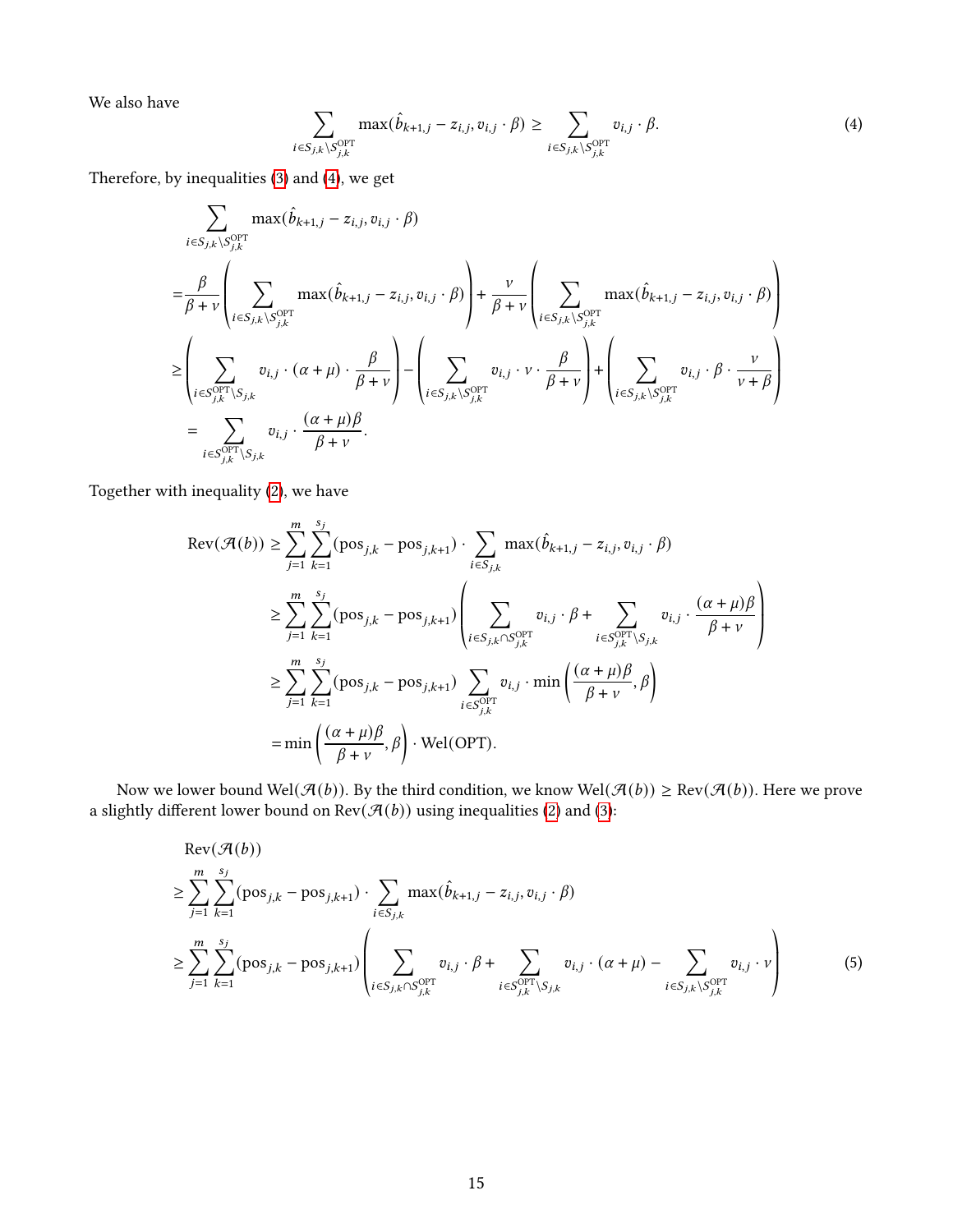There are two cases. If  $\alpha + \mu - \beta \leq \nu$ , we have

$$
\text{Wel}(\mathcal{A}(b))
$$
\n
$$
\geq \sum_{j=1}^{V} \sum_{k=1}^{V} (\text{pos}_{j,k} - \text{pos}_{j,k+1}) \left( \sum_{i \in S_{j,k} \cap S_{j,k}^{\text{OPT}}} v_{i,j} + \sum_{i \in S_{j,k} \setminus S_{j,k}^{\text{OPT}}} v_{i,j} \right) \cdot \frac{v}{1+v}
$$
\n
$$
+ \sum_{j=1}^{m} \sum_{k=1}^{s_j} (\text{pos}_{j,k} - \text{pos}_{j,k+1})
$$
\n
$$
\cdot \left( \sum_{i \in S_{j,k} \cap S_{j,k}^{\text{OPT}}} v_{i,j} \cdot \beta + \sum_{i \in S_{j,k}^{\text{OPT}} \setminus S_{j,k}} v_{i,j} \cdot (\alpha + \mu) - \sum_{i \in S_{j,k} \setminus S_{j,k}^{\text{OPT}}} v_{i,j} \cdot v \right) \cdot \frac{1}{1+v}
$$
\n(by the definition of Wol( $\mathcal{A}(b)$ ) and inequality (5))

(by the definition of Wel $(\mathcal{A}(b))$  and inequality [\(5\)](#page-13-0))  $\overline{1}$ 

$$
= \sum_{j=1}^{m} \sum_{k=1}^{s_j} (\text{pos}_{j,k} - \text{pos}_{j,k+1}) \left( \sum_{i \in S_{j,k} \cap S_{j,k}^{\text{OPT}}} v_{i,j} \cdot \frac{\beta + \nu}{1 + \nu} + \sum_{i \in S_{j,k}^{\text{OPT}} \setminus S_{j,k}} v_{i,j} \cdot \frac{\alpha + \mu}{1 + \nu} \right)
$$
  

$$
\geq \frac{\alpha + \mu}{1 + \nu} \cdot \sum_{j=1}^{m} \sum_{k=1}^{s_j} (\text{pos}_{j,k} - \text{pos}_{j,k+1}) \left( \sum_{i \in S_{j,k} \cap S_{j,k}^{\text{OPT}}} v_{i,j} + \sum_{i \in S_{j,k}^{\text{OPT}} \setminus S_{j,k}} v_{i,j} \right)
$$
  

$$
= \frac{\alpha + \mu}{1 + \max(\nu, \alpha + \mu - \beta)} \cdot \text{Wel(OPT)}.
$$

If  $\alpha + \mu - \beta > \nu$ , we have

$$
\text{Wel}(\mathcal{A}(b))
$$
\n
$$
\geq \frac{\alpha + \mu - \beta}{1 + \alpha + \mu - \beta} \cdot \text{Wel}(\mathcal{A}(b)) + \frac{1}{1 + \alpha + \mu - \beta} \cdot \text{Rev}(\mathcal{A})
$$
\n
$$
\geq \frac{\alpha + \mu}{1 + \alpha + \mu - \beta} \cdot \sum_{j=1}^{m} \sum_{k=1}^{s_j} (\text{pos}_{j,k} - \text{pos}_{j,k+1})
$$
\n
$$
\cdot \left( \sum_{i \in S_{j,k} \cap S_{j,k}^{\text{OPT}}} v_{i,j} + \sum_{i \in S_{j,k}^{\text{OPT}} \setminus S_{j,k}} v_{i,j} + \sum_{i \in S_{j,k} \setminus S_{j,k}^{\text{OPT}}} v_{i,j} \cdot \frac{\alpha + \mu - \beta - \nu}{\alpha + \mu} \right)
$$
\n(by the definition of Wel(\mathcal{A}(b)) and inequality (5))

$$
\geq \frac{\alpha+\mu}{1+\alpha+\mu-\beta} \cdot \sum_{j=1}^{m} \sum_{k=1}^{s_j} (\text{pos}_{j,k}-\text{pos}_{j,k+1}) \left(\sum_{i \in S_{j,k} \cap S^{\text{OPT}}_{j,k}} v_{i,j} + \sum_{i \in S^{\text{OPT}}_{j,k} \setminus S_{j,k}} v_{i,j}\right) \\ = \frac{\alpha+\mu}{1+\max(\nu,\alpha+\mu-\beta)} \cdot \text{Wel(OPT)}.
$$

 $\Box$ 

ª ® ®

 $\lambda$ 

# <span id="page-15-0"></span>B Missing Proofs of Section [4.1](#page-6-4)

*Proof.* (of Lemma [4.1\)](#page-6-3) We prove by contradiction. Suppose that there exists some  $b \in \Theta$  such that  $b_{i',j'} < v_{i',j'}$  for some  $i' \in [n]$ ,  $j' \in [m]$ , and  $v_{i',j'}$  ranks in top-s<sub>j'</sub> in auction j'. Define  $b'_{i'}$  to be the same as  $b_{i'}$  except  $b'_{i',j'} = v_{i',j'}$ .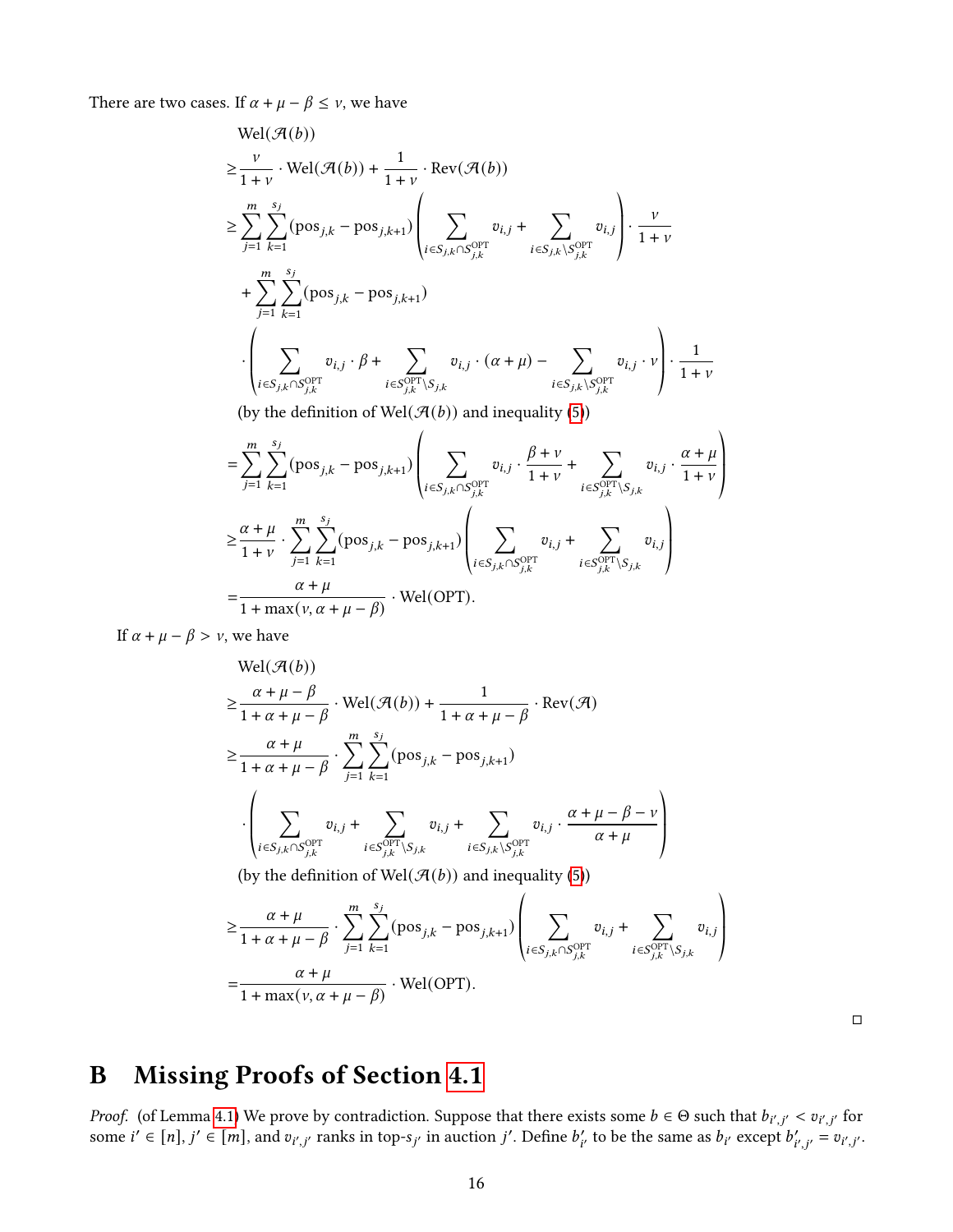We want to show  $b'_{i'}$  dominates  $b_{i'}$ .

We start with proving the first requirement for  $b'_{i'}$  dominating  $b_{i'}$ . For any  $b'_{-i'}$ , let  $x, p$  be the allocation of bids  $(b_{i'}, b'_{-i'})$ , and  $x', p'$  be the allocation of bids  $(b'_{i'}, b'_{-i'})$ . Since bids are the same in auctions other than j', we know that  $x_{i',j,k} = x'_{i',j,k}$  and  $p_{i',j} = p'_{i',j}$  for any  $j \neq j'$  and  $k \in [s_j]$ . Therefore, the payment difference for bidder *i* is

$$
\sum_{j=1}^m (p'_{i',j} - p_{i',j}) = p'_{i',j'} - p_{i',j'}.
$$

and the welfare difference for bidder  $i$  is

$$
\sum_{j=1}^{m} \sum_{k=1}^{s_j} (x'_{i',j,k} - x_{i',j,k}) \cdot v_{i',j} \cdot \text{pos}_{j,k} = \sum_{k=1}^{s_{j'}} (x'_{i',j',k} - x_{i',j',k}) \cdot v_{i',j'} \cdot \text{pos}_{j',k}
$$

We want to show that

$$
0 \le p'_{i',j'} - p_{i',j'} \le \sum_{k=1}^{s_{j'}} (x'_{i',j',k} - x_{i',j',k}) \cdot v_{i',j'} \cdot \text{pos}_{j',k}.
$$

There are two cases. The first case is that bidder  $i'$  does not get allocated in auction  $j'$  in allocation  $x$ . In this There are two cases. The first case is that  $\sum_{i=1}^{S_{j'}}$ <br>case, we only need to show  $0 \leq p'_{i',j'} \leq \sum_{k=1}^{S_{j'}}$  $s_{j'}(k=1, x'_{i',j',k} \cdot v_{i',j'} \cdot \text{pos}_{j',k}).$  Notice that  $b_{i',j'} = v_{i',j'}.$  And we can derive from the payment definition of VCG that the payment is non-negative and at most bid multiplied by the position normalizer. Therefore, we have  $0 \le p'_{i',i'} \le \sum_{k=1}^{S_{i'}}$  $_{k=1}^{s_{j'}} x'_{i',j',k} \cdot v_{i',j'} \cdot \text{pos}_{j',k}$ .

In the second case, bidder i' gets allocated to some slot q in auction j' in allocation x. Since  $b'_{i',j'} = v_{i',j'} > b_{i',j'}$ , we know bidder *i'* gets allocated to some slot q' in auction *j'* in allocation x and we have  $q' \leq q$ . Now we can write the welfare difference

$$
\sum_{k=1}^{s_{j'}} (x'_{i',j',k} - x_{i',j',k}) \cdot v_{i',j'} \cdot \text{pos}_{j',k} = v_{i',j'} \cdot (\text{pos}_{j',q'} - \text{pos}_{j',q}).
$$

On the other hand, the payment difference  $p'_{i',i'}-p_{i',j'}$  can be upper bounded by  $(pos_{i',q'}-pos_{i',q})$  multiplied by the maximum of  $r_{i',j'}$  and  $v_{i',j'}$ . And we also know that  $r_{i',j'} \leq v_{i',j'}$ . Therefore,

$$
0 \le p'_{i',j'} - p_{i',j'} \le (\text{pos}_{j',q'} - \text{pos}_{j',q}) \cdot v_{i',j'}
$$

To sum up, we get that the payment difference is at most the welfare difference, and they are non-negative, i.e.

$$
0 \leq \sum_{j=1}^m (p'_{i',j} - p_{i',j}) \leq \sum_{j=1}^m \sum_{k=1}^{s_j} (x'_{i',j,k} - x_{i',j,k}) \cdot v_{i',j} \cdot \text{pos}_{j,k}.
$$

Since  $\lambda_{i'} \in [0, 1]$ , this implies that the objective is higher in  $(x', p')$  than in  $(x, p)$ , i.e.

$$
\sum_{j=1}^m \sum_{k=1}^{s_j} x'_{i',j,k} \cdot v_{i',j} \cdot \text{pos}_{j,k} - \lambda_{i'} \cdot \sum_{j=1}^m p'_{i',j} \ge \sum_{j=1}^m \sum_{k=1}^{s_j} x_{i',j,k} \cdot v_{i',j} \cdot \text{pos}_{j,k} - \lambda_{i'} \cdot \sum_{j=1}^m p_{i',j}.
$$

And the constraint is better satisfied, i.e.

$$
\sum_{j=1}^m \sum_{k=1}^{s_j} x'_{i',j,k} \cdot v_{i',j} \cdot \text{pos}_{j,k} - \sum_{j=1}^m p'_{i',j} \ge \sum_{j=1}^m \sum_{k=1}^{s_j} x_{i',j,k} \cdot v_{i',j} \cdot \text{pos}_{j,k} - \sum_{j=1}^m p_{i',j}.
$$

They together imply the first requirement for  $b'_{i'}$  dominating  $b_{i'}$  is satisfied.

Now we continue to prove the second requirement for  $b'_{i'}$  dominating  $b_{i'}$ . Consider the following  $b'_{-i'}$ :

• For auction *j'*, and bidder  $i \neq i'$  with value ranks higher than bidder *i* in auction *j'*, set  $b'_{i,i'} = v_{i,j'} + z_{i',j'}$ .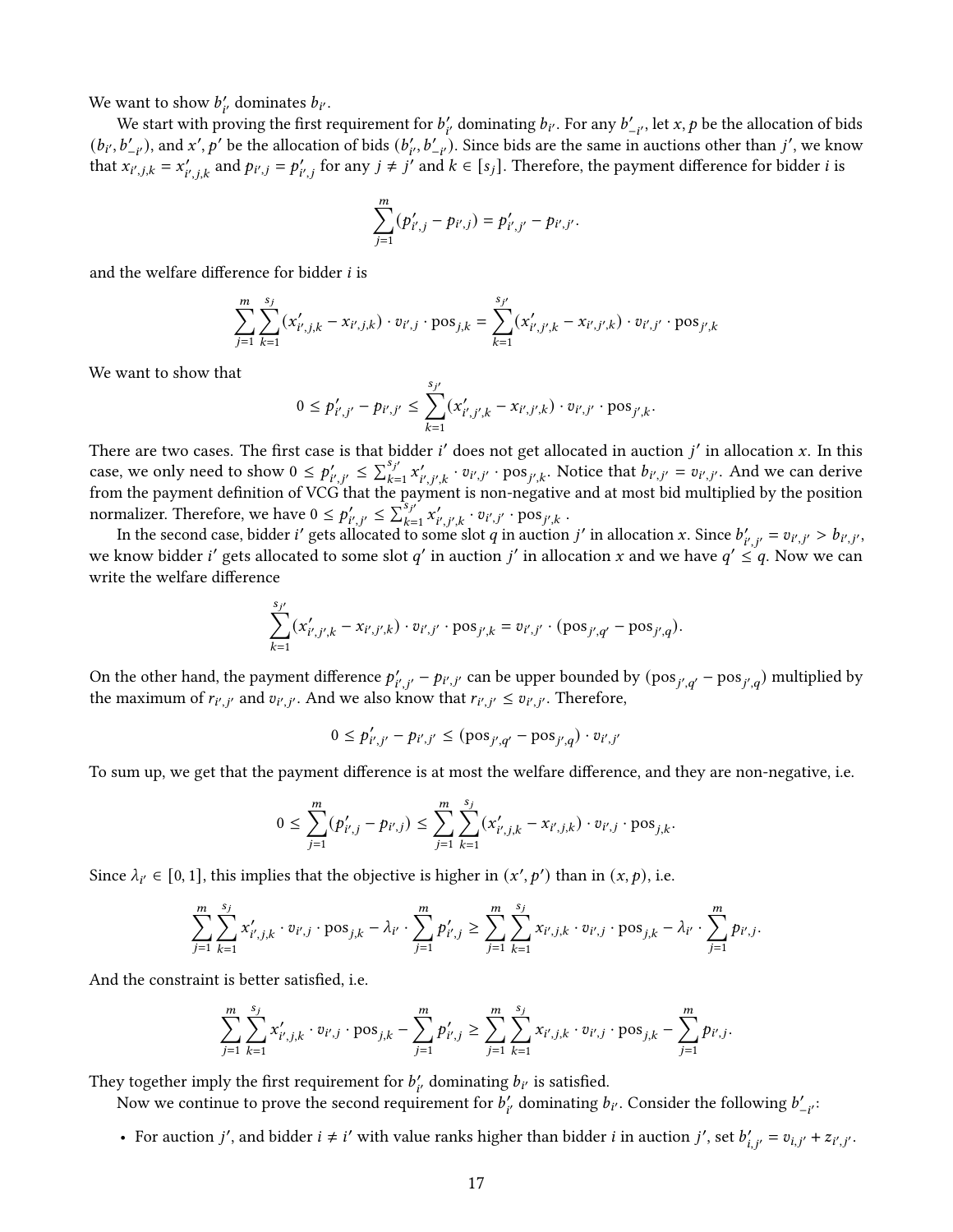- For auction *j'*, and bidder  $i \neq i'$  with value ranks lower than bidder *i* in auction *j'*, set  $b'_{i,i'} = \frac{v_{i,j'} + b_{i',j'}}{2}$  $\frac{1+v_{i',j'}}{2}$  +  $z_{i',j'} - z_{i,j'}.$
- For other auction  $j \neq j'$  and bidder  $i \neq i'$ , set  $b'_{i,j} = 0$ .

Again, let x, p be the allocation of bids  $(b_{i'}, b'_{-i'})$ , and x', p' be the allocation of bids  $(b'_{i'}, b'_{-i'})$ . For auction j', let bidder *i*''s value ranks at q. With bid  $b'_{i',j'} = v_{i',j'}$ , it's easy to check that bidder *i*''s score ranks also at q. On the other hand, with bid  $b_{i',j'} < v_{i',j'}$ , bidder i' ranks the last. So in x' the allocation is better and it's easy to see that the welfare improvement in x' is larger than the payment increase. For other auction  $j \neq j'$ , bidder i' gets the same allocation and payments in  $(x, p)$  and  $(x', p')$ . Therefore, we know

$$
\text{Wel}_{i'}(x',p') - \lambda_{i'} \cdot \text{Rev}_{i'}(x',p') > \text{Wel}_{i'}(x,p) - \lambda_{i'} \cdot \text{Rev}_{i'}(x,p).
$$

In auction  $j \neq j'$ , competing bids are 0 and therefore, we bound payments by reserves:

$$
p'_{i',j} \leq \sum_{k=1}^{s_j} x'_{i',j,k} \cdot r_{i',j} \cdot \text{pos}_{j,k} \leq \sum_{k=1}^{s_j} x'_{i',j,k} \cdot v_{i',j}.
$$

In auction *j'*, we bound payments by the bid  $b'_{i',i'} = v'_{i',i'}$ .

$$
p'_{i',j'} \leq \sum_{k=1}^{s'_j} x'_{i',j',k} \cdot b_{i',j'} \cdot \text{pos}_{j',k} = \sum_{k=1}^{s'_j} x'_{i',j',k} \cdot v_{i',j'}.
$$

They together give  $\text{Rev}_{i'}(x', p') \leq \text{Wel}_{i'}(x', p').$ 

With  $Wel_{i'}(x',p') - \lambda_{i'} \cdot Rev_{i'}(x',p') > Wel_{i'}(x,p) - \lambda_{i'} \cdot Rev_{i'}(x,p)$  and  $Rev_{i'}(x',p') \leq Wel_{i'}(x',p')$ , we know the second requirement for  $b'_{i'}$  dominating  $b_{i'}$  is satisfied. Now we have  $b'_{i'}$  dominates  $b_{i'}$ . Thus, we get a  $\Box$ contradiction.

### <span id="page-17-0"></span>C Missing Proofs of Section [4.2](#page-7-5)

*Proof.* (of Lemma [4.5\)](#page-7-2) We prove by contradiction. Suppose that there exists some uniform bids  $b \in \Theta_u$  such that  $b_{i',j'} < v_{i',j'}$  for some  $i' \in [n], j' \in [m]$ . Since  $b_{i'}$  is a uniform bidding, we can write  $b_{i',j} = \delta_{i'} \cdot v_{i',j}, \forall j \in [m]$ , and we know  $\delta_{i'} < 1$ .

Define  $b'_{i'}$  to be a uniform bidding such that  $b'_{i',j} = v_{i',j}, \forall j \in [m]$ . We want to show  $b'_{i'}$  dominates  $b_{i'}$ .

We start with proving the first requirement for  $b'_{i'}$  dominating  $b_{i'}$ . For any  $b'_{-i'}$ , let x, p be the allocation of bids  $(b_{i'}, b'_{-i'})$ , and x', p' be the allocation of bids  $(b'_{i'}, b'_{-i'})$ . Since  $b_{i',j} \ge b'_{i',j}$ ,  $\forall j \in [m]$ , we know that bidder i' is ranked no worse in x than in x' for each auction  $j \in [m]$ . This implies that

$$
\text{Wel}_{i'}(x', p') \geq \text{Wel}_{i'}(x, p)
$$

On the other hand, we know that in GSP with reserve, the payment in each auction for each bidder is at most its bid multiplied by the position normalizer. Therefore, we have

$$
\text{Rev}_{i'}(x',p') \leq \sum_{j=1}^m \sum_{k=1}^{s_j} x'_{i',j,k} \cdot b'_{i',j} \cdot \text{pos}_{j,k} \leq \sum_{j=1}^m \sum_{k=1}^{s_j} x'_{i',j,k} \cdot v_{i',j} \cdot \text{pos}_{j,k} = \text{Wel}_{i'}(x',p').
$$

Now we continue to prove the second requirement for  $b'_{i'}$  dominating  $b_{i'}$ . Consider the following  $b'_{-i'}$ :

- For auction *j'*, and bidder  $i \neq i'$  with value ranks higher than bidder *i* in auction *j'*, set  $b'_{i,i'} = v_{i,j'} + z_{i',j'}$ .
- For auction *j'*, and bidder  $i \neq i'$  with value ranks lower than bidder *i* in auction *j'*, set  $b'_{i,i'} = \frac{v_{i,j'} + b_{i',j'}}{2}$  $\frac{f^{i}v_{i',j'}}{2}$  +  $z_{i',j'} - z_{i,j'}.$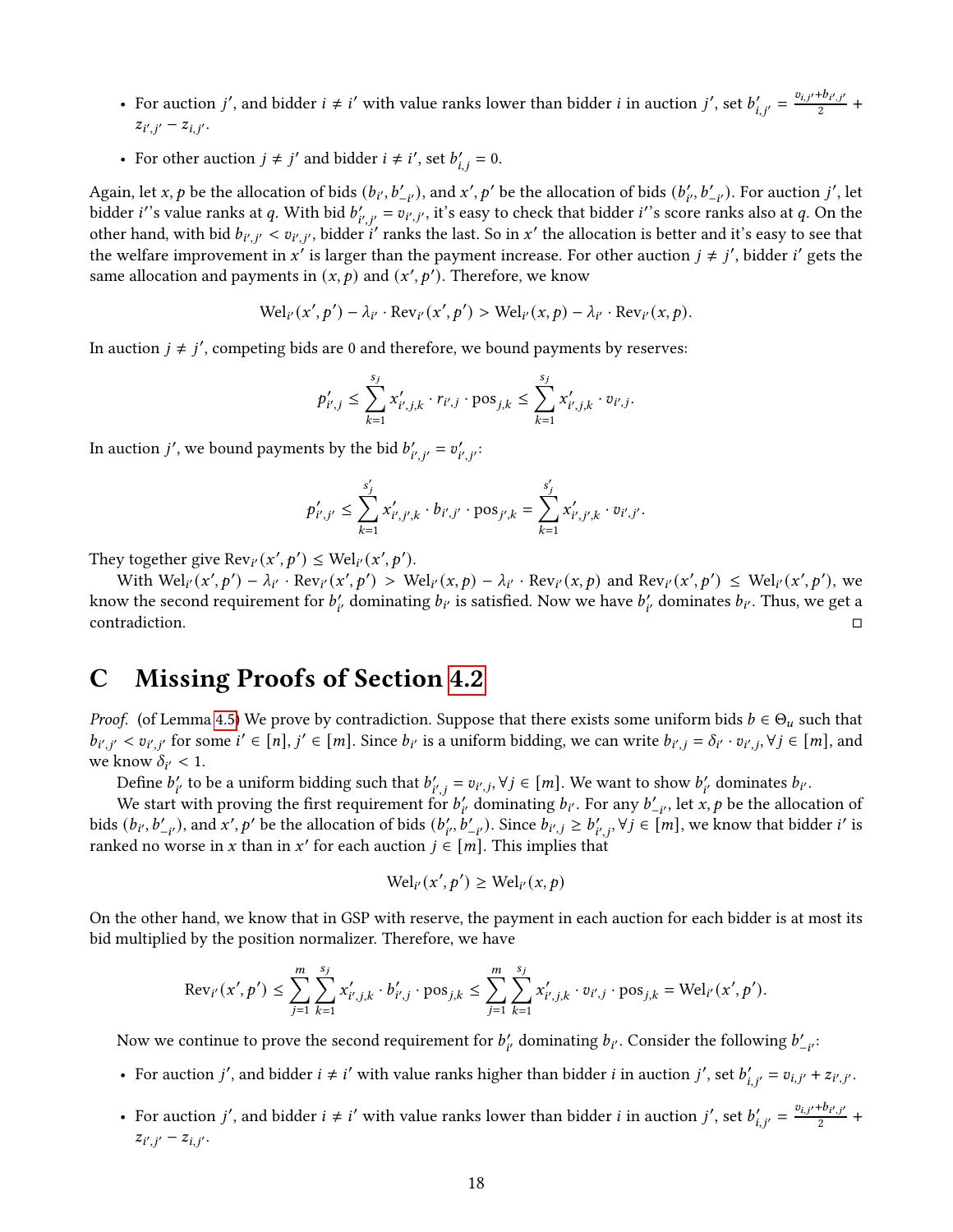• For other auction  $j \neq j'$  and bidder  $i \neq i'$ , set  $b'_{i,j}$  to be consistent with  $b'_{i,j'}$  according to uniform bidding.

Again, let x, p be the allocation of bids  $(b_{i'}, b'_{-i'})$ , and  $x', p'$  be the allocation of bids  $(b'_{i'}, b'_{-i'})$ . For auction j', let bidder *i*''s value ranks at q. With bid  $b'_{i',j'} = v_{i',j'}$ , it's easy to check that bidder *i*''s score ranks also at q. On the other hand, with bid  $b_{i',j'} < v_{i',j'}$ , bidder i' ranks the last. So in x' the allocation is better and it's easy to see that the welfare improvement in x' is larger than the payment increase. For other auction  $j \neq j'$ , bidder i' gets the same allocation and payments in  $(x, p)$  and  $(x', p')$ . Therefore, we know

$$
\mathrm{Wel}_{i'}(x',p') - \lambda_{i'} \cdot \mathrm{Rev}_{i'}(x',p') > \mathrm{Wel}_{i'}(x,p) - \lambda_{i'} \cdot \mathrm{Rev}_{i'}(x,p).
$$

And we have already shown  $\text{Rev}_{i'}(x', p') \leq \text{Wel}_{i'}(x', p')$  for the first requirement.

With  $Wel_{i'}(x',p') - \lambda_{i'} \cdot Rev_{i'}(x',p') > Wel_{i'}(x,p) - \lambda_{i'} \cdot Rev_{i'}(x,p)$  and  $Rev_{i'}(x',p') \leq Wel_{i'}(x',p')$ , we know the second requirement for  $b'_{i'}$  dominating  $b_{i'}$  is satisfied. Thus, we have  $b'_{i'}$  dominates  $b_{i'}$ . And we get a  $\Box$ contradiction.

*Proof.* (of Lemma [4.7\)](#page-7-3) We prove by contradiction. Suppose that there exists some  $b \in \Theta$  such that  $b_{i',j'} < r_{i',j'}$  for some  $i' \in [n], j' \in [m]$ . Define  $b'_{i'}$  to be the same as  $b_{i'}$  except  $b'_{i',j'} = r_{i',j'}$ . We want to show  $b'_{i'}$  dominates  $b_{i'}$ .

We start with proving the first requirement for  $b'_{i'}$  dominating  $b_{i'}$ . For any  $b'_{-i'}$ , let  $x, p$  be the allocation of bids  $(b_{i'}, b'_{-i'})$ , and x', p' be the allocation of bids  $(b'_{i'}, b'_{-i'})$ . Since bids are the same in auctions other than j', we know that  $x_{i',j,k} = x'_{i',j,k}$  and  $p_{i',j} = p'_{i',j}$  for any  $j \neq j'$  and  $k \in [s_j]$ . Since  $b_{i',j'} < r_{i',j'}$ , we know bidder i' is not allocated in auction  $j''$  in x. So  $p_{i',j'} = 0$  and  $x_{i',j',k} = 0, \forall k \in [s_{j'}]$ . Therefore, the payment difference for bidder i is

$$
\sum_{j=1}^m (p'_{i',j} - p_{i',j}) = p'_{i',j'}.
$$

and the welfare difference for bidder  $i$  is

$$
\sum_{j=1}^{m} \sum_{k=1}^{s_j} (x'_{i',j,k} - x_{i',j,k}) \cdot v_{i',j} \cdot \text{pos}_{j,k} = \sum_{k=1}^{s_{j'}} x'_{i',j',k} \cdot v_{i',j'} \cdot \text{pos}_{j',k}.
$$

We want to show

$$
0 \le p'_{i',j'} \le \sum_{k=1}^{s_{j'}} x'_{i',j',k} \cdot v_{i',j'} \cdot \text{pos}_{j',k}.
$$

There are two cases. The first case is that bidder  $i'$  does not get allocated in auction  $j'$  in allocation  $x'$ . In this case, we simply have

$$
0 = p'_{i',j'} = \sum_{k=1}^{s_{j'}} x'_{i',j',k} \cdot v_{i',j'} \cdot \text{pos}_{j',k}.
$$

In the second case, bidder i' gets allocated to some slot  $q'$  in auction  $j'$  in allocation x'. We can write  $\sum_{k=1}^{s_j}$  $\sum_{k=1}^{s_{j'}} x'_{i',j',k} \cdot v_{i',j'} \cdot \text{pos}_{j',k}$  as  $\text{pos}_{j',q'} \cdot v_{i',j'} \cdot \gamma$ . Since in GSP with reserve, the payment in each auction for each bidder is at most the bid multiplied by the position normalizer and we have bid  $b'_{i',j'} = r_{i',j'}$ , we get

$$
0 \le p'_{i',j'} \le \sum_{k=1}^{s_{j'}} x'_{i',j',k} \cdot r_{i',j'} \cdot \text{pos}_{j',k} \le \sum_{k=1}^{s_{j'}} x'_{i',j',k} \cdot v_{i',j'} \cdot \text{pos}_{j',k}.
$$

Now we have

$$
0 \leq \sum_{j=1}^m (p'_{i',j} - p_{i',j}) \leq \sum_{j=1}^m \sum_{k=1}^{s_j} (x'_{i',j,k} - x_{i',j,k}) \cdot v_{i',j} \cdot \text{pos}_{j,k}.
$$

The rest of the proof follows exactly as the proof for the first requirement in Lemma [4.1.](#page-6-3)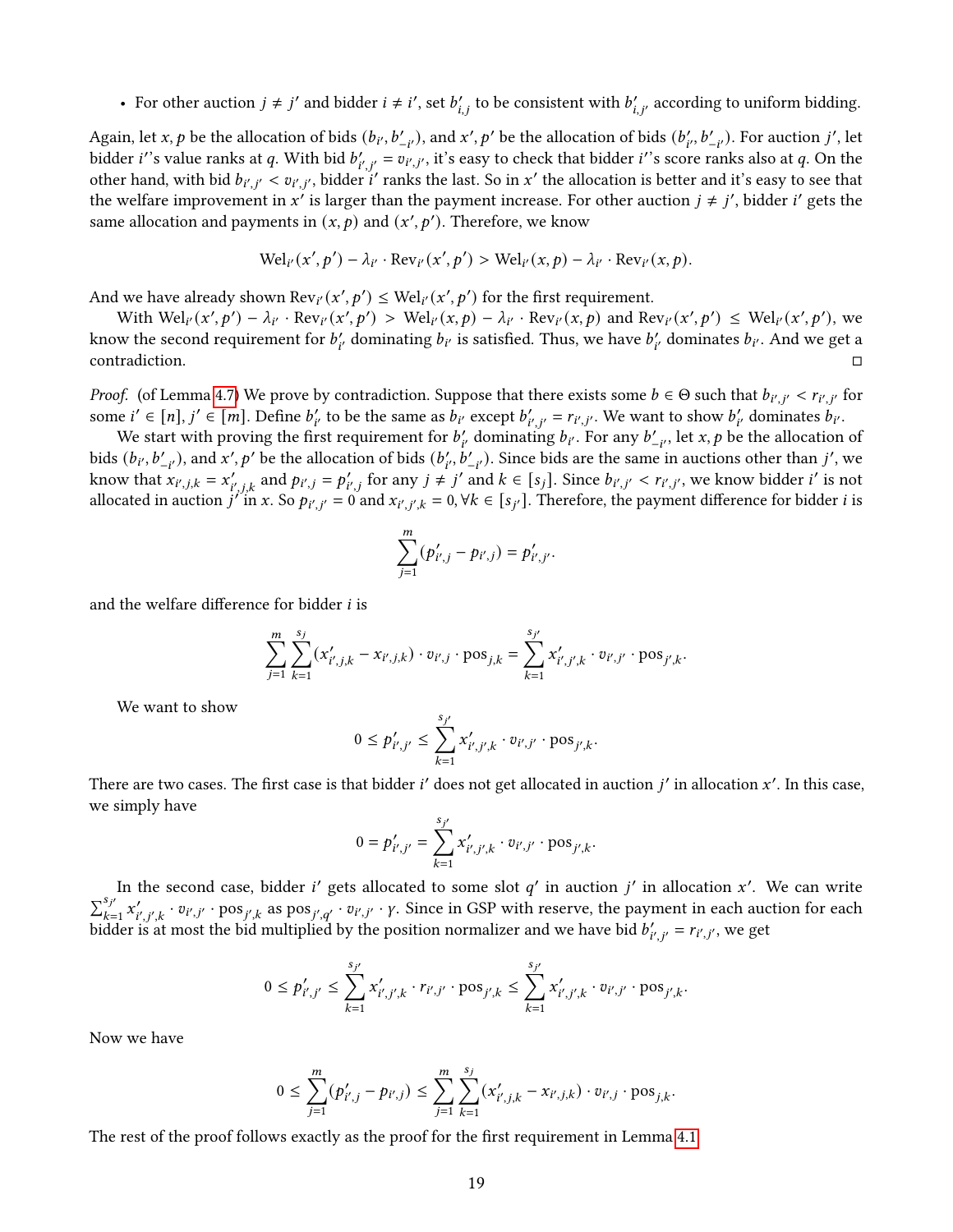Now we proceed to prove the second requirement for  $b'_{i'}$  dominating  $b_{i'}$ . Consider the simple  $b'_{-i'}$  with all zeroes. Again, let x, p be the allocation of bids  $(b_{i'}, b'_{-i'})$ , and  $x', p'$  be the allocation of bids  $(b'_{i'}, b'_{-i'})$ . For auction j', clearly bidder i' gets allocated a slot in x' but not in x due to  $b_{i',j'} < r_{i',j'}$ . And in  $(x', p')$ , this slot price is the reserve multiplied by the position normalizer which is lower than the value multiplied by the position normalizer. For other auction  $j \neq j'$ , bidder i' gets the same allocation and price in  $(x, p)$  and  $(x', p')$ . Therefore, we know

$$
\text{Wel}_{i'}(x',p') - \lambda_{i'} \cdot \text{Rev}_{i'}(x',p') > \text{Wel}_{i'}(x,p) - \lambda_{i'} \cdot \text{Rev}_{i'}(x,p).
$$

Since bidders other than bidder i' bid all zeroes and there are no boosts, bidder i' payment can be bounded by reserves, i.e.

$$
\text{Rev}_{i'}(x',p') \leq \sum_{j=1}^m p'_{i',j} = \sum_{j=1}^m \sum_{k=1}^{s_j} x'_{i',j,k} \cdot r_{i',j} \cdot \text{pos}_{j,k} \leq \sum_{j=1}^m \sum_{k=1}^{s_j} x'_{i',j,k} \cdot v_{i',j} \cdot \text{pos}_{j,k} = \text{Wel}_{i'}(x',p').
$$

With  $\text{Wel}_{i'}(x', p') - \lambda_{i'} \cdot \text{Rev}_{i'}(x', p') > \text{Wel}_{i'}(x, p) - \lambda_{i'} \cdot \text{Rev}_{i'}(x, p)$  and  $\text{Rev}_{i'}(x', p') \leq \text{Wel}_{i'}(x', p')$ , we know the second requirement for  $b'_{i'}$  dominating  $b_{i'}$  is satisfied.

We get  $b_i'$ , dominates  $b_i'$ . And then we get a contradiction.

### <span id="page-19-1"></span>D Missing Proofs of Section [4.3](#page-7-6)

Proof. (of Lemma [4.9\)](#page-7-4) Notice that in the proof Lemma [4.7,](#page-7-3) the only property we use about GSP with reserve is that the payment in each auction for each bidder is at most its bid multiplied by the position normalizer. This property also holds in FPA with reserve. Therefore, Lemma [4.9](#page-7-4) simply follows from the proof of Lemma [4.7.](#page-7-3) □

# <span id="page-19-0"></span>E Instances with Matching Approximation Lower Bounds

First of all, for revenue approximation ratio, it is tight even for a setting with a single bidder and a single auction. Assume the bidder's value is 1 and the signal is between  $\gamma$  and 1. The seller cannot set a reserve larger than the signal; or otherwise when the signal is 1, the reserve would be larger than the bidder's value, leading to a 0-approximation. Therefore, when the signal is  $\gamma$ , the reserve would be at most  $\gamma$ , leading to a  $\gamma$ -approximation in revenue.

For welfare approximation ratios, we show three two-bidder examples for the settings with reserve only, boost only, and reserve & boost. In all examples, buyers' targets are 1 and there are two auctions. The values of bidder 2 are always 0 for auction 1 and 1 for auction 2. We use different valuations of bidder 1 in both auctions to establish the lower bounds.  $\epsilon > 0$  represents an arbitrarily small number.

### E.1 Tight instance for reserve only auctions

|          | Values in Auction 1   Values in Auction 2 |  |
|----------|-------------------------------------------|--|
| Bidder 1 | $1/(1 - y)$                               |  |
| Bidder 2 |                                           |  |

In the above example, the reserve signal for bidder 1 in auction 1 is  $s \in \lceil \gamma/(1-\gamma), 1/(1-\gamma) \rceil$ . When the realized signal  $s = \gamma/(1 - \gamma)$ , the reserve is at most s, and bidder 1 has incentive to win both auctions, paying at most  $\gamma/(1-\gamma) + 1 = 1/(1-\gamma)$ , receiving  $1/(1-\gamma) + \epsilon$  total value. This leads to  $\frac{1}{1-(1-\gamma)+\epsilon}/\frac{1}{1-(1-\gamma)+1} = \frac{1}{2-\gamma}$ in welfare approximation.

Moreover, as the signal could be as high as bidder 1's value in auction 1, the reserve multiplier cannot be larger than 1; or otherwise, bidder 1 would choose to skip the first auction. By using a reserve multiplier that is at most 1, there is a realization of the signal in which the reserve is at most  $\gamma/(1 - \gamma)$ .